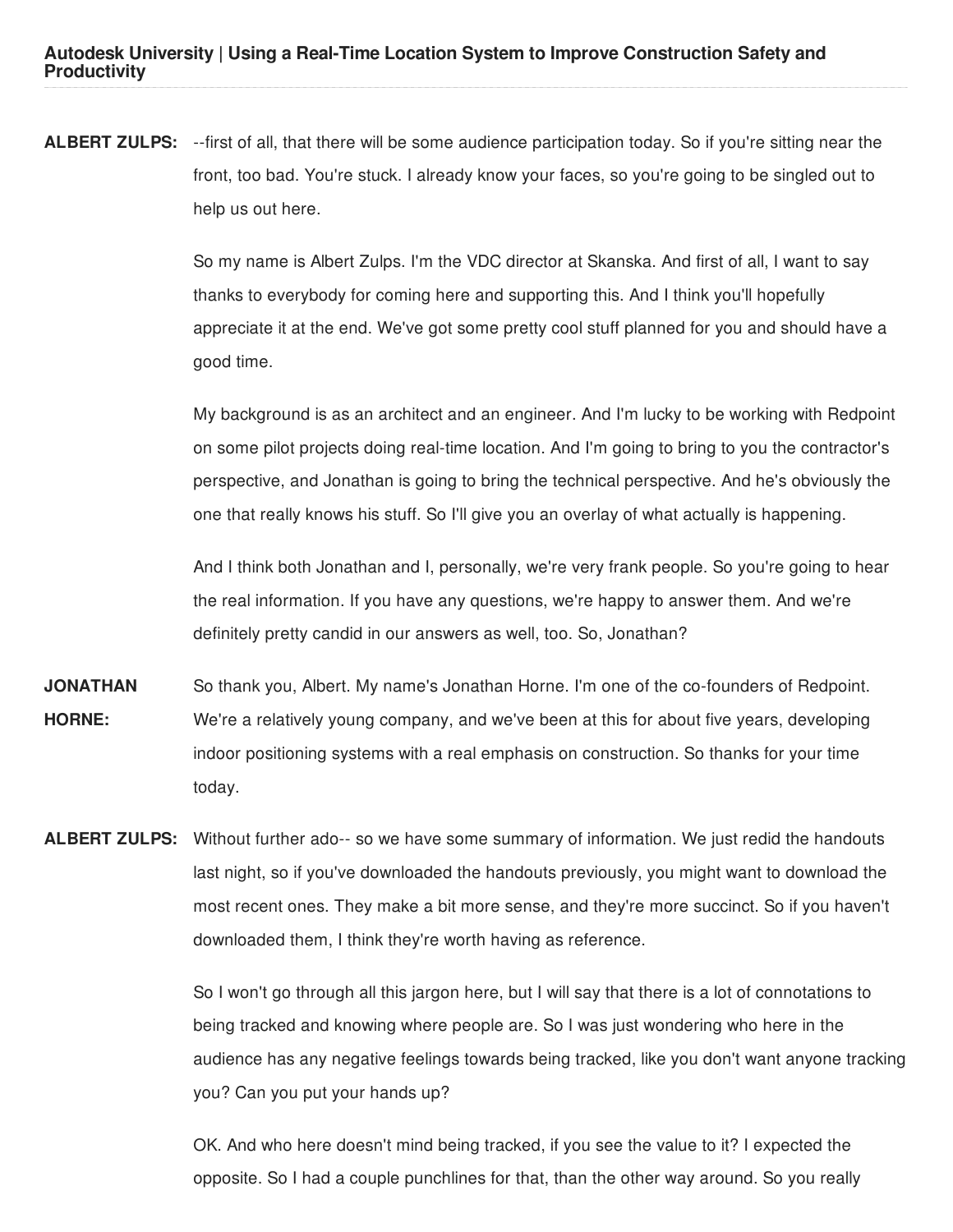messed me up here.

OK. So I think what's happening is there's a lot of misinformation on GPS and tracking and indoor GPS. So have any of you followed the airlines news recently, on Delta Airlines tracking baggage? It's been in the news the last couple of days.

OK, so those that don't know, they made an announcement that Delta is going to track bags. And they're going to use-- first they said a GPS tag on the bag, and they showed on the news how this wonderful GPS could show exactly where your bag was. And they had an aerial Google Maps view, and they showed a bag moving around an airport. I thought that's really not going to happen. And they showed this paper tag being wrapped around the luggage, and it probably has an antenna and a RFID chip in it.

So right there, the media is misrepresenting tracking technology. And one of the newscasters made a comment, you better clip that tag off your bag before you go home, or they're going to follow you home. They'll know where you went. So there's that idea that you can be tracked anywhere at any time. And you can't opt in or opt out.

So since then, I think NBC last night reran the same story. And they were clear to say that it was actually RFID. So I imagine what happens is-- I don't know the whole system, but you go through a gantry point, and it knows you in that area, and so it marks that's where your luggage is. So it kind of tracks it through milestones. But it doesn't know at any point in time, if you stole it and ran off with it, where it is.

So I think part of what we want to do today is dispel some of those myths and give you a better understanding of GPS, how it relates to construction, and Jonathan's company also works outside of construction. So I think there's a lot of great uses for knowing where things are as well, too.

So the objectives for today, then, are really learning what real-time location system is, and also some of-- we say practices and pitfalls, but it's still really emerging technology. So some of the things we've noticed in our startup projects, and we're addressing them as we go along, and where it is right now, and where we think it's headed as well, too.

And then I think there's an awful lot of future potential for real-time location. So I had a friend that lived in Singapore, and he worked in Australia. He started his own Chinese restaurant. And what he would do is he put MSG on everything, and everyone loved it. No one likes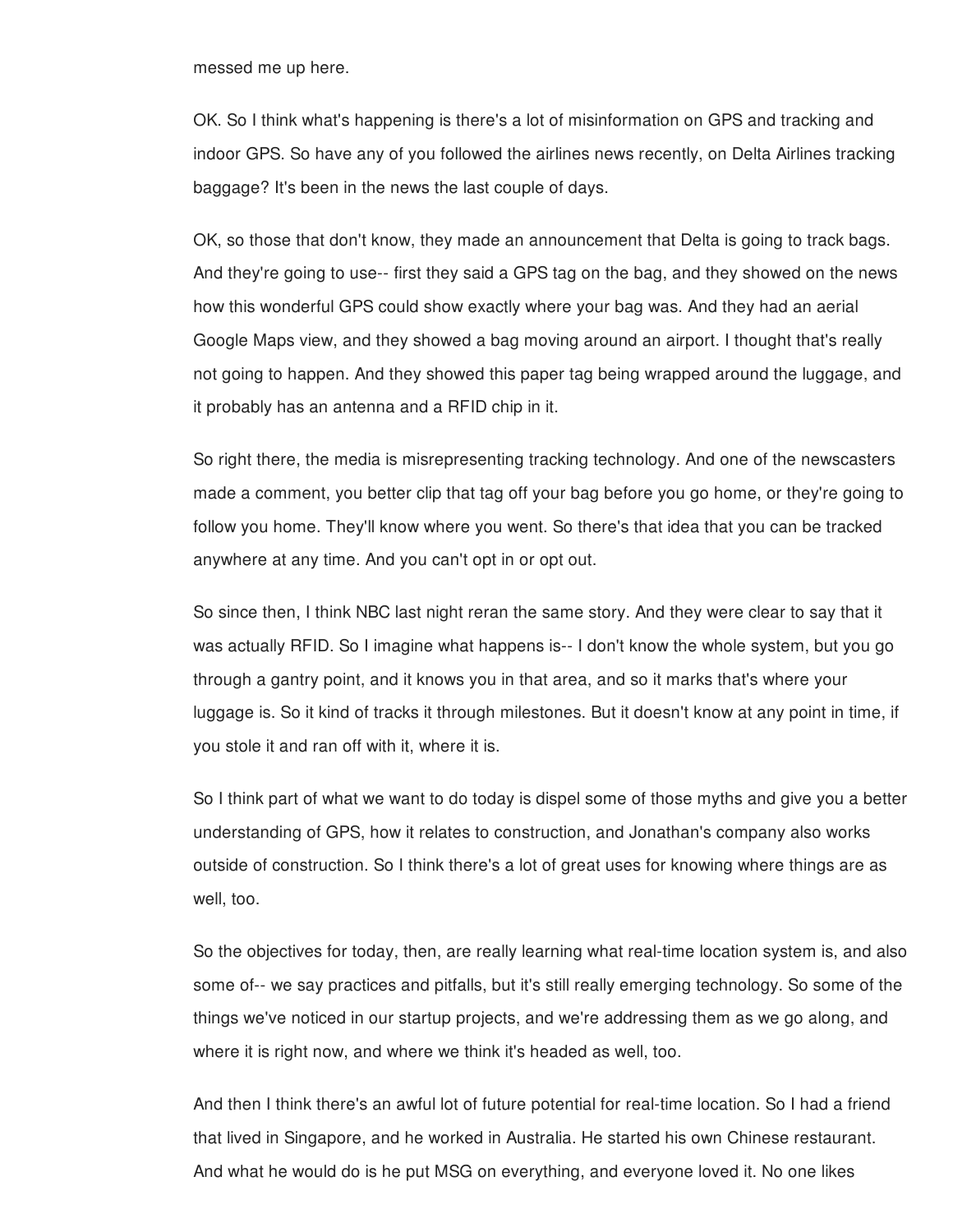monosodium glutamate, but it made everything, he said, more pow! Like, more better.

And I think that's kind of what real-time location does. Anything you have, if you add location to it, it's more better. It's actually really cool. So I think having that real-time location overlaid on different applications has tremendous value, and we'll try to show you some of that today as well. So Jonathan?

**JONATHAN HORNE:** I said, there's an Emeril reference in there, I think. Bam! Let's see. So when I'm preparing these slides, I have a million ideas that I want to communicate with you guys. And I know that when I'm standing up here, I kind of get that deer in the headlights look and I forget what I'm going to say. And it's really helpful for me to have this kind of interactive back-and-forth to get things warmed up and started. So I thought we'd begin with a review of some of the terminology that you're going to hear during this talk.

> So here's a bunch of acronyms. One of them-- well, let me ask, from the audience, here's a softball. What is BIM? Anybody. At Autodesk University, what is BIM? What does it stand for?

**AUDIENCE:** Building Information Modeling.

**JONATHAN HORNE:** Yeah, that's right. And it's a really powerful part of what we're going to be talking about today. What about BLEs? Anybody know BLE?

**AUDIENCE:** Bluetooth Low Energy.

**JONATHAN HORNE:** Yeah, Bluetooth Low Energy. You've probably heard of this. Google's got their Bluetooth beacons. Apple's got iBeacons. These are devices that are constantly emitting Bluetooth signals that can be picked up by your phone.

> What about M2M? Anybody? M2M? M2M is machine-to-machine communications, and that's what you get when the Pepsi machine downstairs starts getting low on soda, and it sends a message to another machine to automatically restock that. You're going to be hearing a lot about that.

> And GPS, of course, we all know. You've got it in your phone. You might have used it to drive here today. So Global Positioning System. There's also kind of this generic term called GNSS, Global Navigation Satellite Systems.

Wi-Fi, of course, some of us would rather give up beer than Wi-Fi. IOT is the Internet Of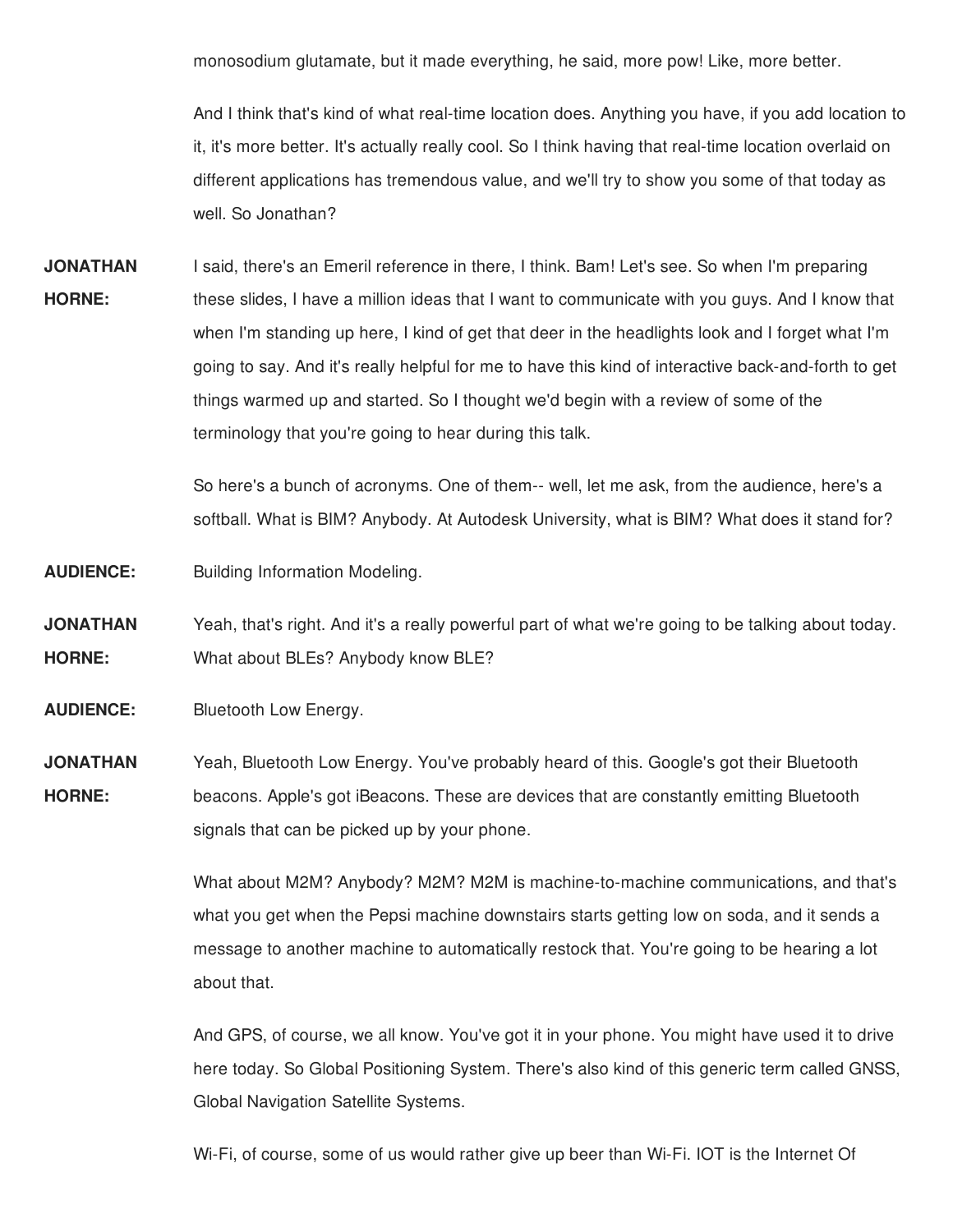Things. It's what happens when your gerbil runs out of water and the water bottle automatically tweets you and tells you he's thirsty.

IOT is happening. It's not just a buzz word. It's actually happening everywhere. And there are all sorts of enabling technologies for that.

UWB is a big one for us today, this Ultra WideBand. And we're going to talk about different wireless technologies. But like Wi-Fi, like Bluetooth or BLE, this is another wireless standard that we'll use for indoor location.

RFID you may be familiar with, Radio Frequency Identification. There was a big push some years back by companies like Walmart that wanted to put these little tags on everything that came into the store. The thought is they could keep track of the materials or supplies from the moment they're shipped, to the moment they go out of the store. So you load up your shopping cart in the store, and this little antenna that's stuck to each item in your shopping cart automatically gets scanned as you leave the store. No human interaction needed.

The promise of RFID is that it's really cheap, that these little tags cost pennies. And it's yet to be realized, to get the mass traction that they were hoping for. But it is starting to pop up everywhere, even on job sites.

**ALBERT ZULPS:** And probably Delta Airlines. That's what they're using for their baggage handling.

**JONATHAN HORNE:** Yeah, exactly. All right. So today we're going to focus on IOT, BIM, and the big one here, RTLS, Real-Time Location Systems. RTLS, an indoor positioning system that shows you where someone or something is in real time.

> So how does RTLS, BIM, and IOT, how do those come together on the job site? And why do we care? Well, here's a little motivation. So let's look at each of these issues.

> First of all, how can we find someone or something? You want to be able to answer the question, where is Bob? Right? And if he's in this room, it's an easy question to answer. But if he's anywhere in the casino, not so easy. Same thing goes for tools. Where is that concrete saw?

Next up, alerts. There is a hazardous operation going on over here. Maybe it's a lifting operation. There's a crane doing some stuff. You want to know when somebody steps beneath that crane. You want to alert that person, and you want to alert somebody who can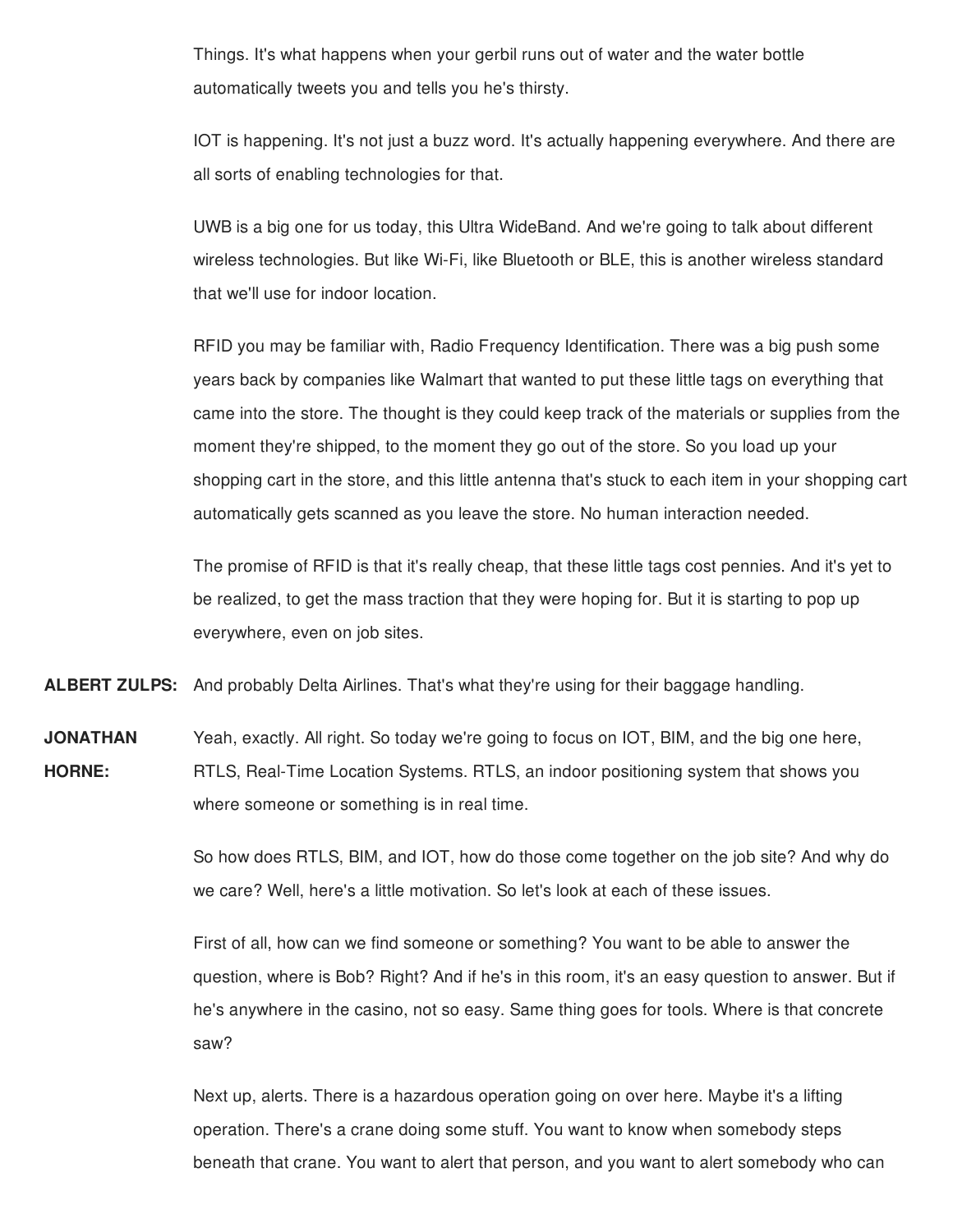either stop the crane or maybe take care of that on the back end.

And then reports-- you want to be able to understand how long it took to accomplish some job. OK, so I was building this wall on the second floor and it took us two weeks. We go up to the third floor. It's the same wall. How come it took three weeks?

And then for safety, you want to understand not just in real time when somebody is doing something they shouldn't, but how many of those accidents could have occurred but didn't turn into accidents? So here, four roof workers violated the edge safety zone on the roof. Now you have a record of when that happened.

And then just visual, being able to look at a given area without actually going up into your building, to sit there in your job trailer, or halfway around the world, and be able to see we've got 12 workers there right now. And they were supposed to have seven. What's going on?

And then tracking materials is important, too. So your piping just showed up. Your ducts just showed up on the fifth floor. Send me a message when that happens.

I was downstairs and I fired up Apple Maps on my phone and said OK, show me where I am. And this is what it came up with. There I am, that blue dot, somewhere in this area that's that blue circle. That's the kind of accuracy that you get with GPS today. It's really a marvel of technology. The fact that it gives you this today in your pocket is amazing.

But if you're trying to get from here to the Platz, not very useful. Why? And it's because GPS doesn't work indoors, at least not reliably. And it's because the signals being sent out by the satellites are being blocked by the structure around us.

How do we deal with that? Well, this is where RTLS comes in. This is the indoor positioning system. We can fake it. We can install our own satellites inside of the building, and that's what we've done today, and what we're going to demonstrate for you.

There are a bunch of different technologies and techniques that you can do used to do that. And we'll talk about some of them.

So in terms of techniques, some of these will be familiar, and maybe some won't. Our bodies, everything around us is constantly being bombarded with electromagnetic radiation. We've got zillions of Wi-Fi access points. You've each got a phone in your pocket or your purse. We've got FM radio stations beaming down to us, satellites, you name it. It's all over the place.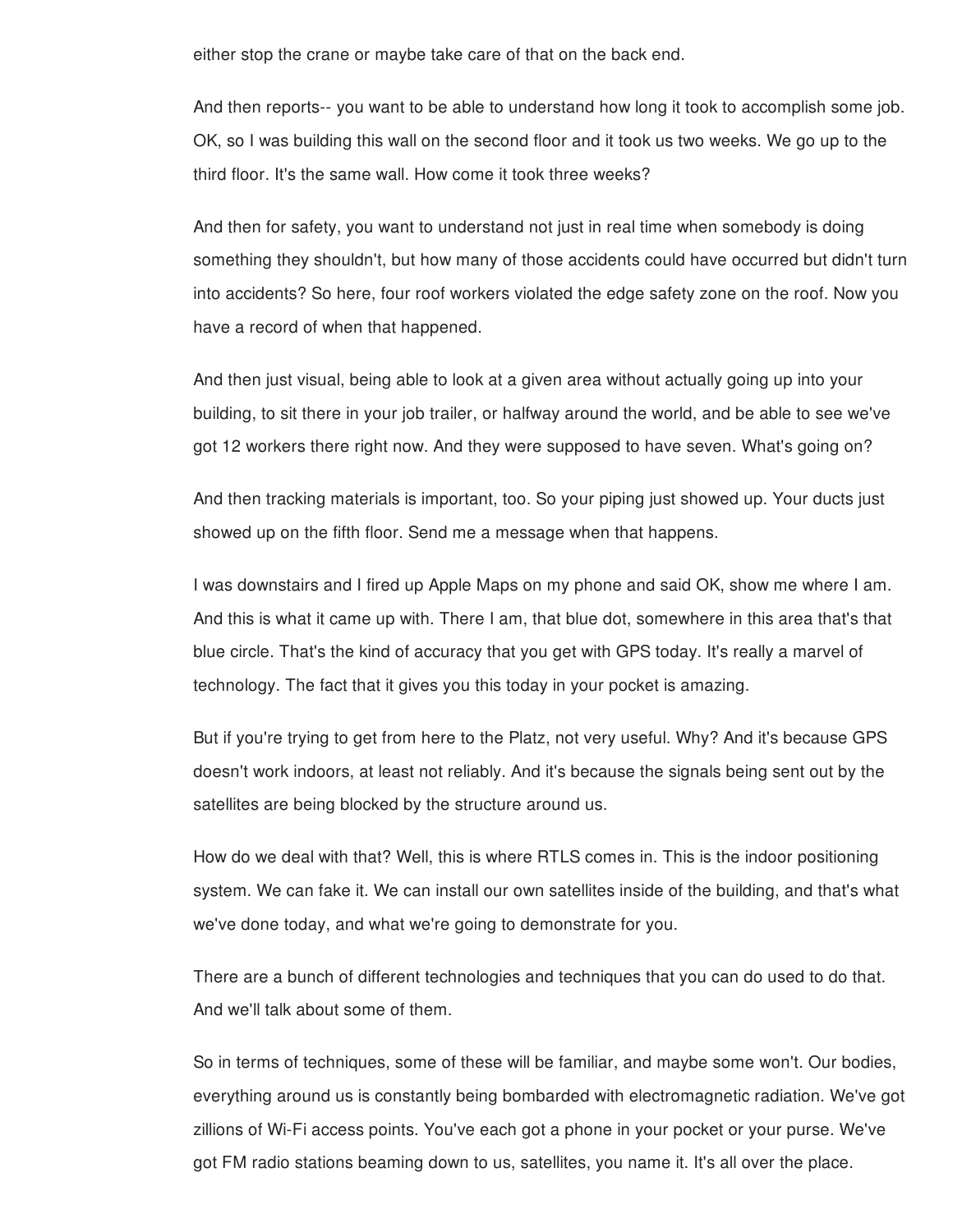Those signals are unique. Whether I'm standing here or here, it's going to have a different what we call fingerprint, or signature. And if you can be intelligent about reading those and looking at those signals, you can figure out where you are. You can now map this room. You can make a recording that says, OK, I'm over here and I see these signals. And I move over here and I see these signals. And then you can interpolate between them.

This is being used today to good effect in hospitals-- and other environments, too-- using Wi-Fi RTLS systems. So today, if you go into a hospital, a modern hospital, oftentimes they will give you, as a patient, a tag. And this will allow the administration to see where you are, where the doctors are, where the equipment is. And it's all based on Wi-Fi RTLS.

You might have heard the term "pedestrian dead reckoning," or "dead reckoning," or "PDR." And the concept is really simple. It's just a matter of integration, right? So if I take five steps this way, and then I take another five steps this way, I can add those up. I get a vector sum, and I know that I'm now here.

Conceptually, it's very simple. In practice, it takes some pretty sophisticated equipment to make those measurements. Typically that's done with a device called an accelerometer, and if you've got a smartphone, you've got one of those in it. If you've played with an augmented reality or a virtual reality headset, those have it in it. When you're looking through one of these headsets and you turn your head, it's actually the accelerometers and gyroscopes in that device that are registering that movement, integrating it, and calculating your position as you do that.

Angle of arrival, or triangulation, is another technique that gets used. There are some sophisticated RTLS systems that are doing this. It's also the same system that you use when you're in the back country, or if you're on a boat.

So if you're in the eastern plains of Colorado and you look west, I can look to the north and I see Long's Peak at 290 degrees. And I can look to the south and I see Pike's Peak at 190 degrees. And based on those angles, I can figure out, OK, I can draw two lines from those peaks at the angles I measured, and they're going to intersect, and that's where I am on the map. We're doing the same sort of thing indoors using this AOA technique.

Signal strength is probably the most important technology that you'll see used today. And that's probably because of the ubiquity of Bluetooth beacons. So if you walk into a Starbucks,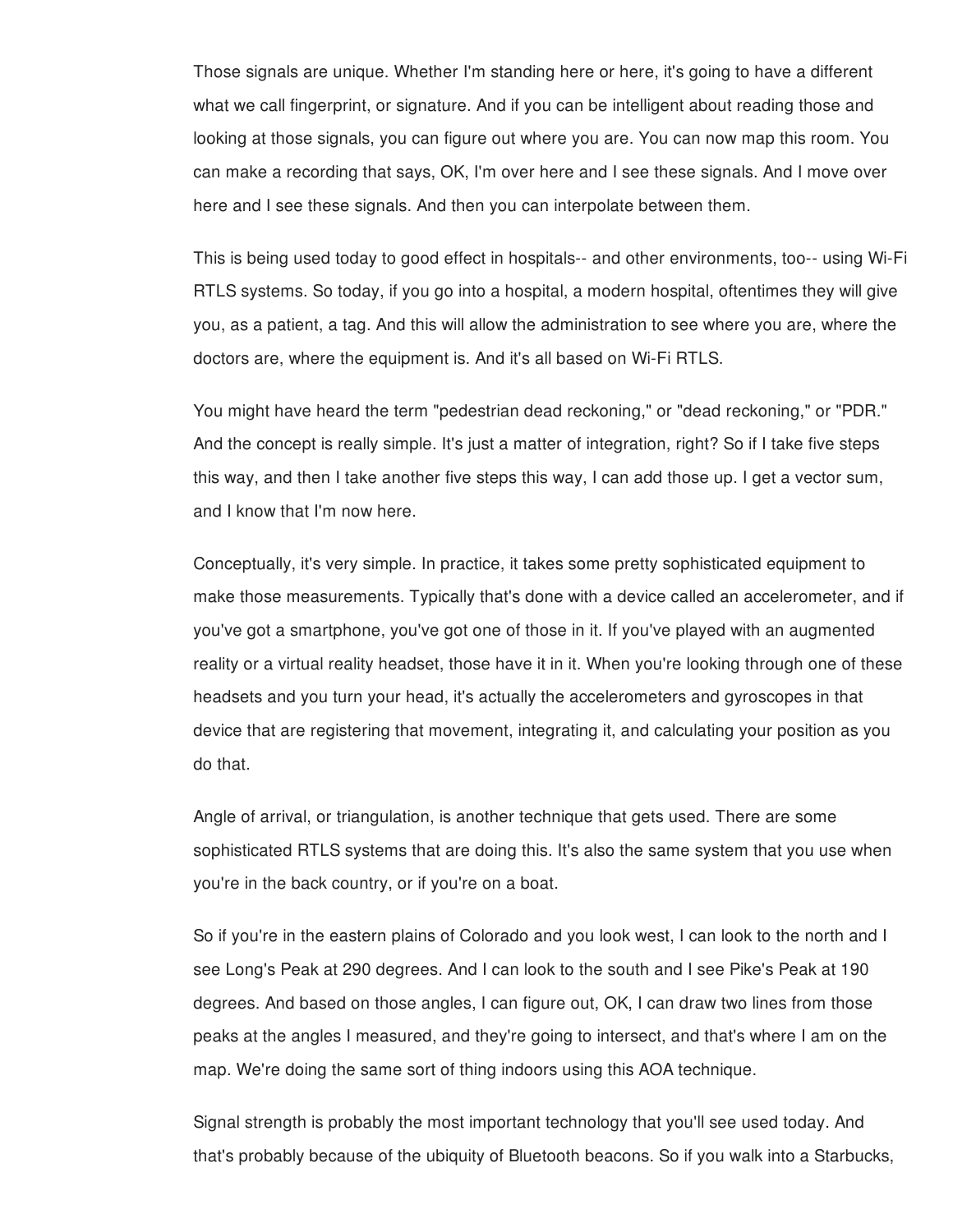and they have a Bluetooth beacon, your phone can listen for that.

And now it says, hey, you know what? I hear a signal, and it's kind of weak. But if I walk a little bit this way, the signal gets louder. And I walk a little bit further, it gets even louder.

And eventually, you're closing in on that center of that beacon. So based on that signal strength, you can tell how far you are, your phone is, or whatever this receiver is, from that beacon. That's important location information.

Now, it's not going to tell you which side of this wall you're on. In fact, that wall may accidentally interfere with that signal strength. Or, if your phone is here and the beacon's behind me, it's going to be weaker here than it is here, because my body is attenuating that signal. Good enough for selling you a latte, but not necessarily good enough for figuring out exactly where you are in this room.

The last main technology I wanted to talk about is time of flight. And you can think about this as sort of like a boomerang, right? So I'm here, and I throw a boomerang, and I hit that target, and it come back to me. And I measure how long it took to make that round trip. I can use that information now to figure out how far away I am.

In this case, the signals that we're sending are traveling at the speed of light, so quite a bit faster. Takes some pretty sophisticated technology to measure something that travels that fast, but you can do it. And so if you look in the corners here of the room, you see these little red devices. They're sending out timing signals in the same way that GPS satellites do.

If you have just one of them, you can get that same sort of radius information that you get from the signal strength techniques. Or if you look at three of them, now you can do trilateration, or four of them, or more, it can be multilateration. Basically, you're looking at the intersection of these circles here.

So coming back to construction, we're going to take these RTLS techniques. And any number of them could apply. And which technology is appropriate for the job site is really going to be a function of what you're trying to do with it.

So if you're looking for a scissor lift, it's enough to get to this room. If you get to this room, you found it. And so in that case, maybe having a Bluetooth beacon strapped to that is enough. If you're trying to locate building materials, and they're in your laydown yard, strapping a GPS transmitter to your ducting, that's going to allow you to find it, even though it's not going to give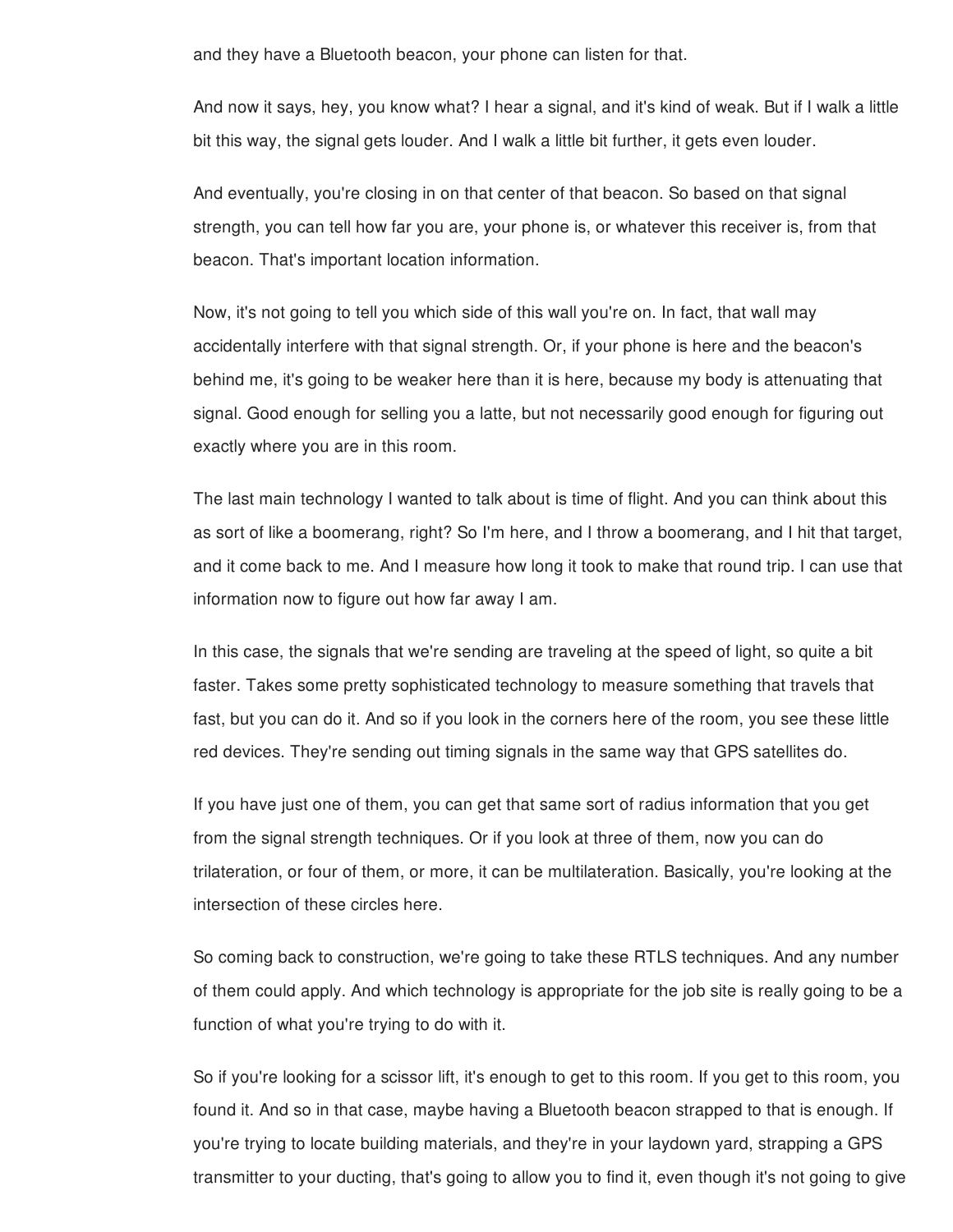you better than five-meter accuracy.

If you're indoors, and you're creating a punch list item-- you know what? That wall socket doesn't look great. I'm going to take a picture of it and create an issue. Now suddenly, that accuracy matters, right? Whether you're on this side of the wall or that side of the wall makes a big difference to what you're fixing. And in that case, this five-meter accuracy is not good enough.

And then, of course, if you're doing layout, you want to establish your control points, you're going to need better than that still. Now you're talking total stations, robots, and other techniques.

So the different technologies that you can use, there's actually a bunch of them. And you're going to hear-- as you walk around the conference today, you'll hear terminology like SLAM, Simultaneous Location And Mapping, and some other optical techniques. But really, these are the big ones. And these are all radio-based.

And there's a definite trade-off between cost and accuracy. At the low end, you've got passive RFID, like we talked about with Walmart. You've got active RFID, which kind of extends that. So passive RFID is a device where you've got this just cheap, stamp-sized thing that's collecting energy from an antenna and then reradiating it.

Active RFID adds a battery. So now you've got this device that doesn't need to collect energy. It can just radiate on its own.

Bluetooth does the same sort of thing. Bluetooth beacon is sending out a pulse. Wi-Fi, we talked about that. That's using the electromagnetic fingerprinting. And then ultra wideband, using time of flight.

So accuracy, ultra wideband's going to be the best. Cost, passive RFID is definitely going to be a winner.

So what value does RTLS bring to the construction site? Well, there's really four parts to this. The first one is visibility. Just understanding, being able to look at an iPad and see where these different trades are moving, it's really kind of mesmerizing the first time you see it-- just these bunch of colored dots and how they interact with each other. It's really cool to see. But it actually is pretty valuable as well.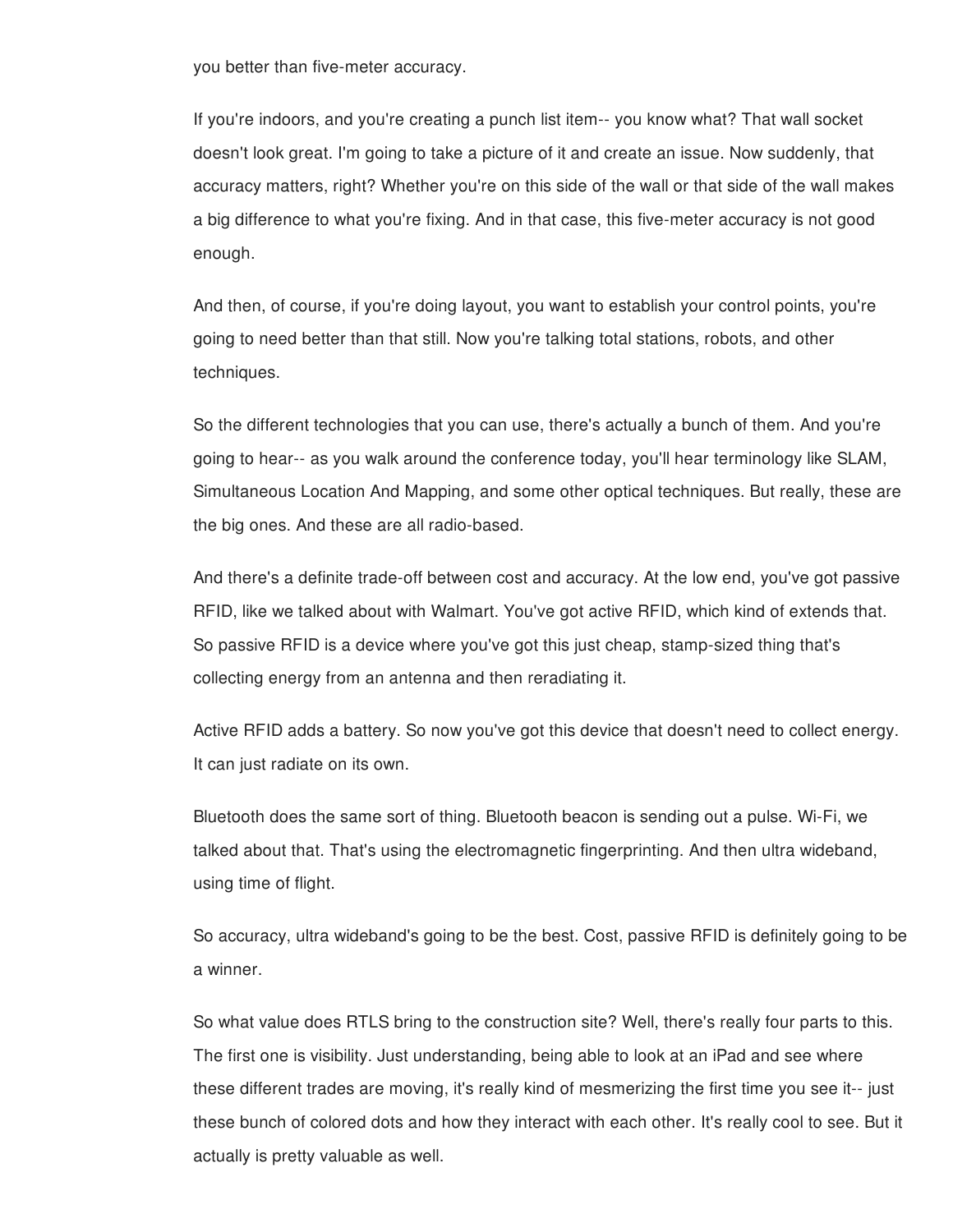And then having the ability to filter that view based on the role. So a builder can see all of the subcontractors, but maybe not necessarily who those subcontractors are. Right, so Skanska can see, hey, there's a bunch of electricians. I don't need to know that that's Jim Smith. I just need to know that he's a blue electrician, or yellow, in this case.

Safety is-- this is really going to be a key point here for us. If each individual on a job site is being tracked, there's a lot of things that you can do with that. The first one we've already talked about a little bit, right? It's creating these hazard zones, places where you just don't want that person to be.

And it can be credential-based too. So hey, you know what? This person is allowed in the subbasement, because he's been certified in confined spaces. But the other guy, no, he's not allowed there. And if he goes there, we're going to alert him.

And then sensor events-- this is where the IOT part of this comes in. This RTLS system that we're talking about is actually a full-on IOT network. It's passing data back and forth. Position data is just one of those things.

Sensor data is there as well. So if you want to measure vibration, dust, humidity, you can do that, and record it not just globally for the site, but for that specific location. If you want to understand the noise exposure that I'm experiencing right here, you now know, with eight-inch accuracy, how much noise I heard over the course of the day.

And then mustering-- this is a big one, too. Right now the mustering process is really pretty-- I mean, it hasn't changed much in the last couple hundred years, right? But now, if everybody on the site is being tracked, you can see, hey, look. Everybody, you can watch them flow out of the building, and they've gone to the muster point, except that blue dot over there. What's he doing up on the fifth floor? Better go check that out.

Or if it's not a muster, let's say it's a weather event. There's a storm coming in. You need everybody off the roof. You can do that and make sure that there is nobody up there.

Analytics-- another big piece of this. You've been tracking everybody on the job site for purposes of safety, for purposes of visibility. That leaves a trail. Every one of those position reports gets sent back to a server. It gets logged and recorded.

Now you can run some really powerful analytics on that and say, hey, you know what? What's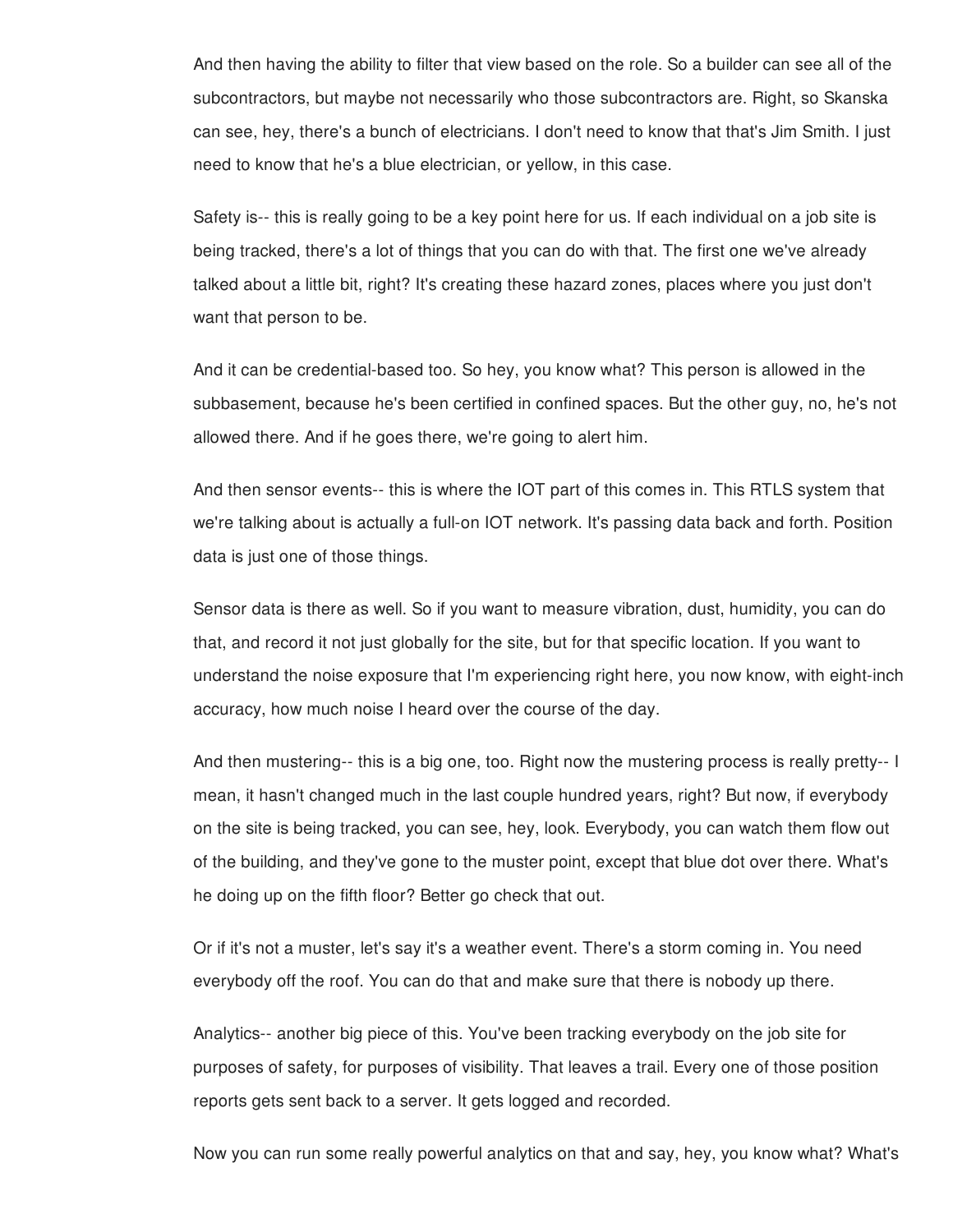taking the most time? Where can I improve this by moving materials closer? Or, I don't know, I guess we'll come back to the dashboard later.

And then understanding incidents. Like we talked about for safety, how many violations happened, even if they didn't turn into accidents?

And then, just at a very basic level, understanding time and attendance. If you want to know how many workers you had on site, or how many of each subcontractor were on site, or how many people were working in this particular zone at a given time, you can answer those questions.

And then the last part of this is messaging. And so if you've got this IOT network, and you've got a communicator on everybody, you can send a message to those people. It can be an individual. Hey, Bob, we need you down at the trailer. Or, I want to send a message to all of the drywall folks. Hey, we've got a meeting in 15 minutes. Or, everybody off the roof.

And then it's a two-way network too, right, so you can send help messages back if you've got a button, right, that you can push, or some way of communicating back to a supervisor. You can say, anybody in the third floor, go check out the northwest corner, because somebody has triggered an alarm.

So if you deploy a system like this on a job site, this is kind of what it looks like. If you've got a vertical structure, you end up putting in these devices here. Those red circles are anchors, or beacons, or whatever your technology calls for. Here, we're focused on ultra wideband. That's what Redpoint does. That's what I know best. So we're talking about those.

Those red circles are the same thing as these red devices in the corner here. And they're talking to each other. They're forming a mesh network. And they're sending out timing signals at the same time.

These red dots here, these are people being tracked. Those are badges that are being worn by people. And they're listening for those timing signals, constantly understanding where they are, and sending that location information back through the mesh network to a server. That server lives in the cloud there, and it's connected wirelessly. And so that every one of those people gets a location sent to the cloud once a second, or four times a second, or however frequently you want.

And that's where you can then access the cloud data with your analytics and dashboarding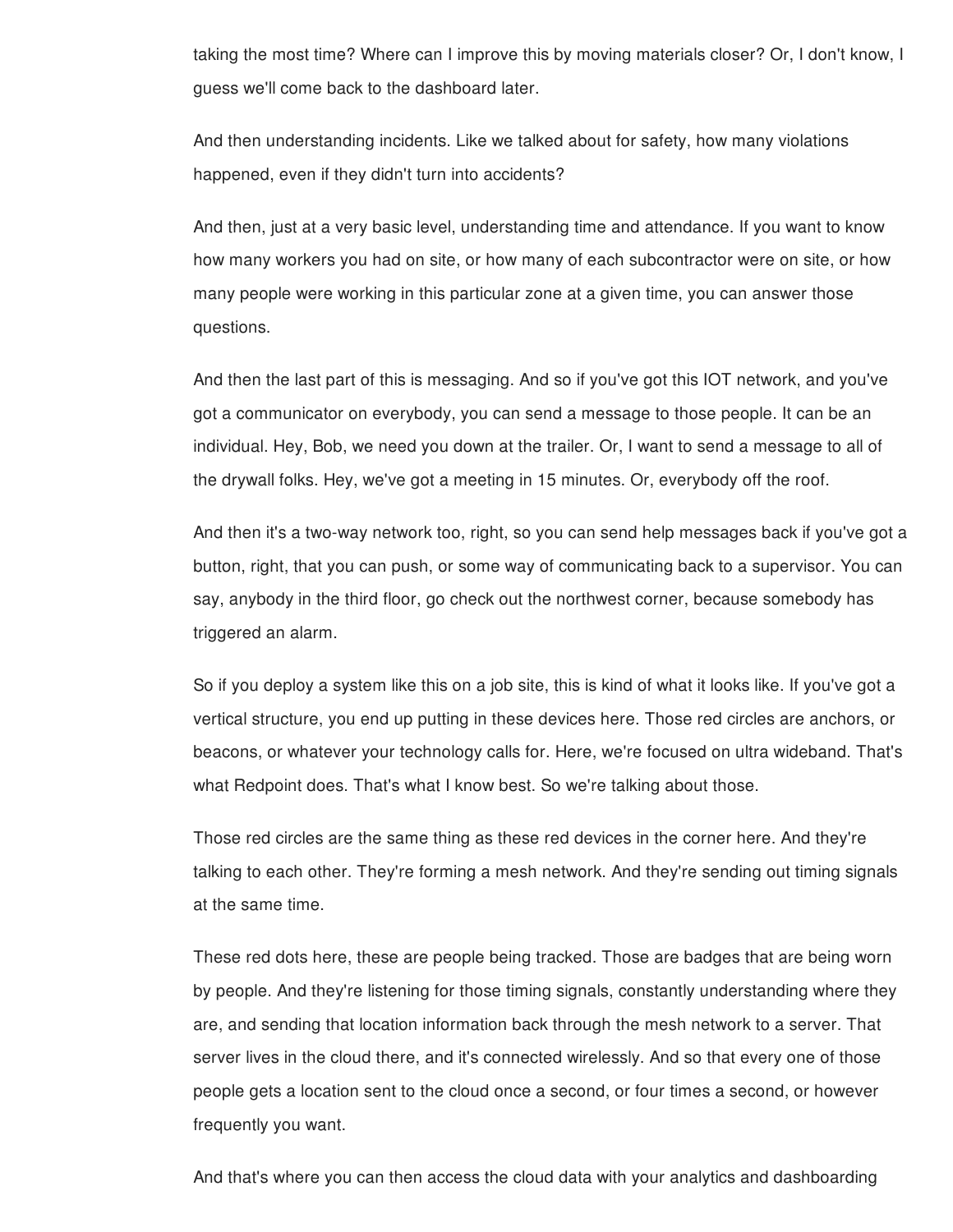and so on. Please?

### **AUDIENCE:** What's a mesh network?

**JONATHAN HORNE:** Question is, what's a mesh network? So there are different wireless architectures. There's kind of a star topology, right, where you've got a master device that's talking to a bunch of other remote devices, and then there's kind of a bus network, where they're all kind of in parallel.

> And then a mesh network is this system where a device talks to all the devices around it. That device talks to all the devices around it. And in that way, you can cover an entire area. And if you need to send a message from over here to over here, it doesn't go directly, because they can't hear each other. Instead, it will pass from point A to B to C through this mesh.

> In this case, the mesh is this wireless setup that we've put in the building, right? So we're basically establishing a means of communication across each of those nodes in the structure.

> And then the last part of this are these zones that we create. And these are virtual geofences. They're not actual physical zones, although they might be. They might be that somebody is digging a trench over there, or it might be a laydown yard over here.

> Whatever it is, you go and you create, on your iPad, or on the web interface, you can say, hey, you know what? This is a zone that I care about, either for safety reasons or for analytics. You know what? Every time somebody steps in that zone, I want an alert. Every time a piece of equipment moves into this zone, send an alert. And that can be a message pushed to my phone. It can be logged on the server. However you want to configure that.

> So then the last piece of this is just kind of the networking aspect. OK, so you've got this mesh network that you've built out in the structure, and that's done using these devices called anchors, UWB anchors. These tracking tags are what's talking to those.

> So we think of it-- this is your GPS receiver, and these are the satellites. So these guys send timing information to the tag. Tag figures out where it is, sends out location information back to the anchors, and one of those is going to be connected either directly or through the mesh to a cellular access point. That cellular modem pushes all that information up to the cloud. And then once it's in the cloud, you can access it via your tablet, your PC, what have you.

> So we talked a little bit in the last slide about zones. Here's what it looks like in the field. So you can create keep-in zones, keep-out zones, and use Rules Engine to configure what happens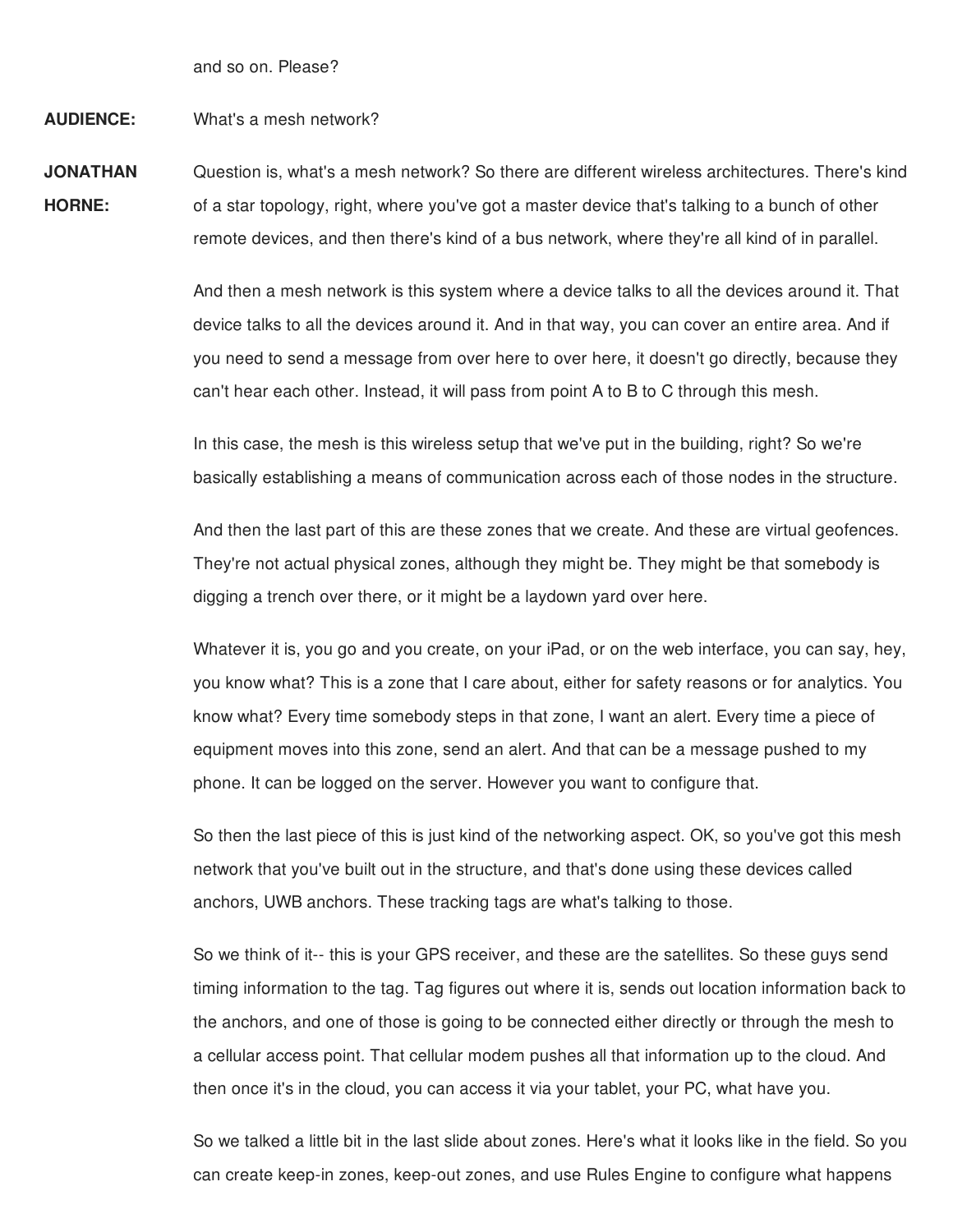when somebody gets into that zone, or what happens when somebody leaves a zone, someone or something. And it's as simple as really just kind of clicking on the iPad interface here. And we're going to show you that in a few minutes.

**ALBERT ZULPS:** Like right now, actually.

**JONATHAN** Yeah.

**HORNE:**

**ALBERT ZULPS:** So you guys ready to have some fun now?

**AUDIENCE:** Yeah.

**ALBERT ZULPS:** OK. So Jonathan is going to actually get the live demo working. We're taking a chance. So this is live. It could actually backfire, but I think it's going to go great. And also this is being recorded, so if it does backfire, you can forward it and tweet it and do whatever you want, because we can't stop you.

> So I need-- I think I need three volunteers out of the audience. Do I have three people that want to be tracked, that don't mind? OK, one, got one. Back there, number two. And number three. OK, come on up here.

> OK, so I guess this is Las Vegas. They do cosplay or something here. People do roleplaying stuff. So who would like to be the drywall person? OK, you're drywall. OK. You get the cool vest. So just showing you some different technology.

OK, we have a couple tags here. You can get this ready while I do that. So if you can read what it says on your tag?

**AUDIENCE:** Electrician.

- **ALBERT ZULPS:** OK, we have electrician over here. And here's your tag. What are you?
- **AUDIENCE:** Flooring.
- **ALBERT ZULPS:** Flooring. OK, so we have three different tradespeople. So just start wandering around. You can stick together, move around, do whatever you want to do. You can start seeing on the screen, you'll notice a little bit about the accuracy, the latency. It's-- don't go too near the door, though. We haven't really adjusted this too well.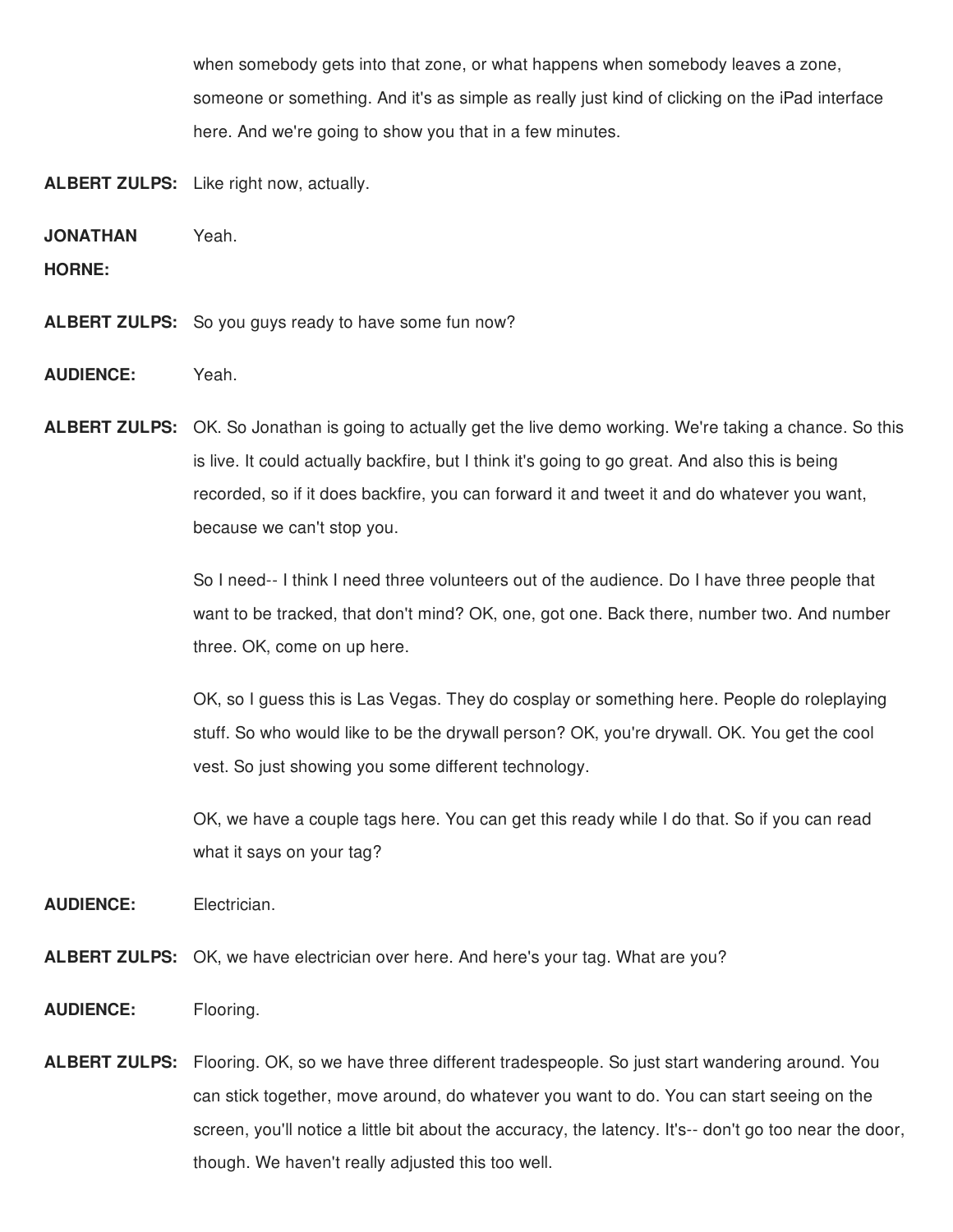How did you leave the building? Come back this way. I think we have to fix the anchor in the corner. But generally, it gives you pretty good accuracy.

The vest is actually an older device. The tags you have are brand new. They're only a few weeks old, and the tags allow the two-way information to go back and forth.

But you can see, you can tell pretty much where people are, where they're moving around. And what we did was we built a 3D model of this space. We used building information modeling. And then-- that electrician. I don't know.

**JONATHAN** Where's that electrician? What's he doing?

## **HORNE:**

**ALBERT ZULPS:** Yeah, the battery's going to be going low, because it was working well earlier. So anyways, you're wandering around a little bit. And you can see that latency is OK. It's actually pretty good. So this is the basic scenario here.

> So imagine if you are looking for somebody, and you look on the fourth floor, and you know right away the electrician's working in a corner somewhere, and where the flooring guy is. But if you start seeing the colors all stacking together, you probably know that you've got trade stacking going on. There's probably a problem. So if you give these tags a color code by trade, I think there's tremendous value, just this in itself, having a real-time image. But imagine that you can actually record this.

You got to come back. You keep moving around too much. I think the batteries are going--

**JONATHAN** What's that electrician guy doing?

**HORNE:**

**ALBERT ZULPS:** I think the batteries are going a little low in that. But basically, we can track where the people are, and you can see if they're working in the right areas. You're getting a good workout there too. You know what's going on there?

**JONATHAN** I don't know why that's doing that.

# **HORNE:**

**ALBERT ZULPS:** Probably because you have your arms crossed. Maybe just uncross your arms for a second. Yeah, because I think what's happening is that's an older tag, and it's buried inside, and you're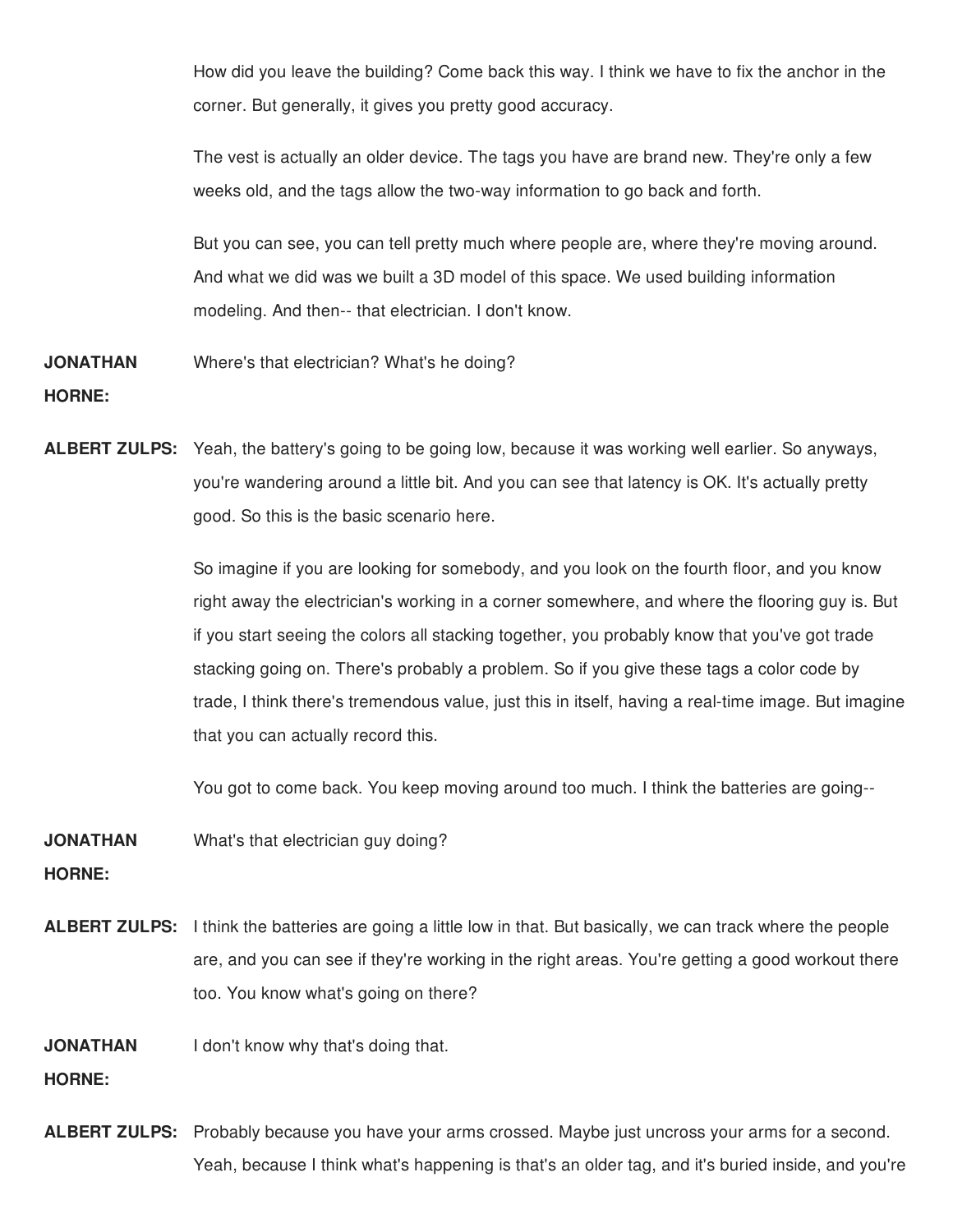actually blocking the signal when you cross your arms. Or maybe not.

**AUDIENCE:** Or maybe not.

**ALBERT ZULPS:** Or maybe not. OK. So next, we're going to actually create an exclusion zone. So I'm putting Jonathan on the spot with his dexterity, but you notice over here, there's some yellow tape on the floor. So Jonathan knows approximately where that is, but that actually represents-- it could be a welding zone or a hazard zone of some sort. It could be a fall protection area. We could have some core drilling going on up above.

> And it could be actually a rolling exclusion zone. It doesn't show, but he's actually programmed it. So wherever the core drilling machine is, the floor below creates an exclusion zone. So if we don't have a sentry there, we'll know then to actually-- when you walk in, you'll notice a beep going on.

So now he's created that zone. If anybody wants to walk over into this zone and see what happens. [BEEPING] So you notice first of all, the tags-- the badges give an alert. The vest actually starts flashing. So there's different ways of doing this.

This could also send a signal back to an iPhone or an iPad or your supervisor, or it could be something where we just don't want electricians working in the same area as a flooring guy, because the flooring guy has been complaining that he keeps messing up my floor all the time. So it could be something we note, and later, if there's any kind of a claim, we can go back and we can process it.

So that's kind of the system live. But now I'm going to ask Jonathan to do some jujitsu here. So if you can maybe do some playback, first of all, just see what happened.

So there's some features in here that it's actually a pretty rich dashboard here. But it will allow you to play back this at any point in time, and create heat maps, and do all sorts of analysis as well, too. So later, if you have a claim, you can dial back to that day and by the color coding, tell who was doing what when. So I think, immediately, you can see the value of something like that. So here we go.

So the next thing maybe we can show is the heat map. OK. And then on the console on the bottom, I won't ask Jonathan to go through it, but you can see some tabs down here. So there's actually-- you can create and modify your zones to create permissions and things. You can actually go into the data and you can change the-- you can push messages out to the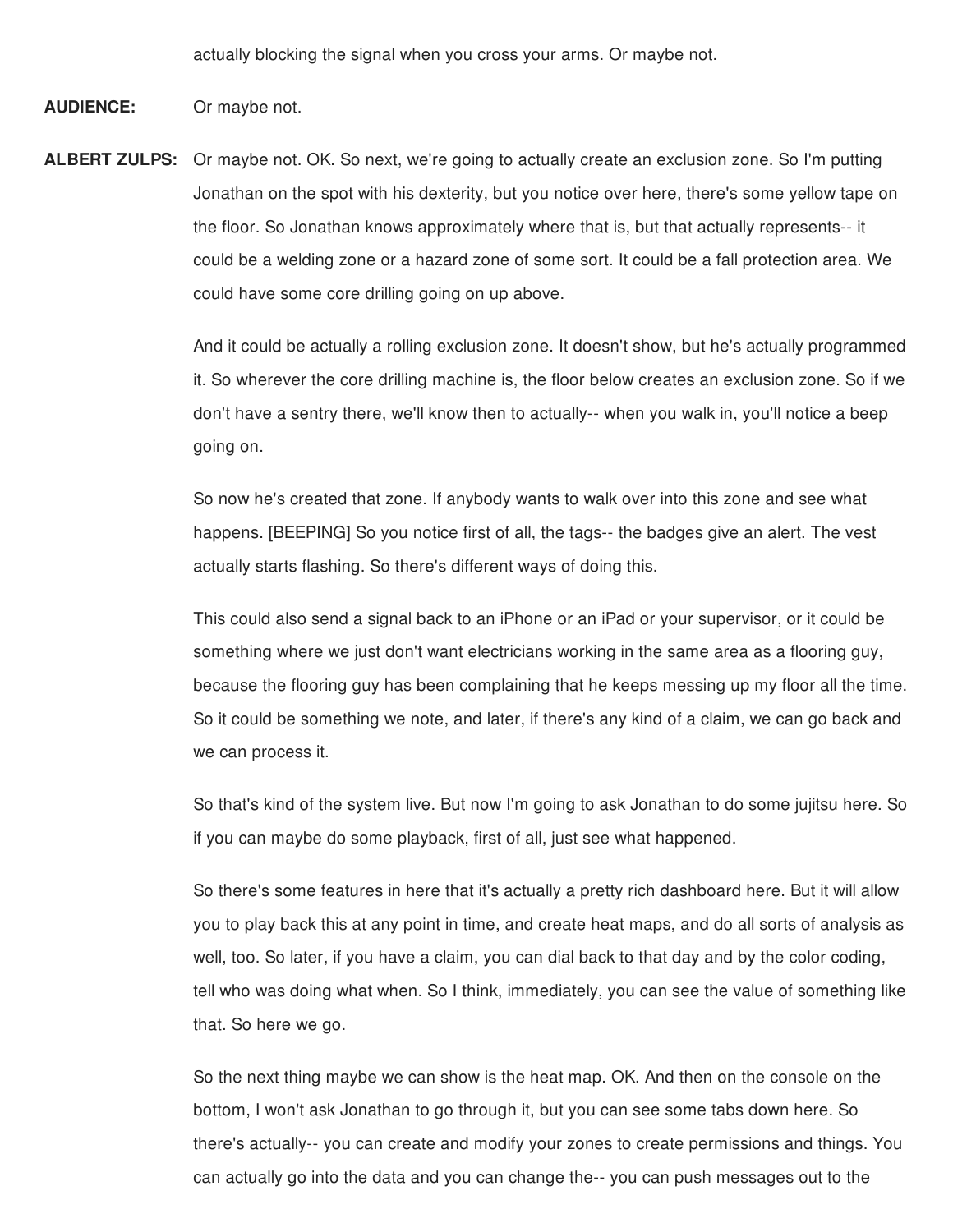tags, and you can change the names on them, because you'll notice the tags themselves, if we title it "electrician," it comes through as "electrician."

Here's a heat map to show where people are working. So you can imagine you can overlay the heat map of where the electrician was working all day with the heat map of where the flooring guy was working all day, superimpose the two, and immediately you can kind of tell intuitively if there's any kind of conflict. So there's some value there as well.

On the analytic side as well, you can feed out into reports as well. So you can do time and attendance and things like that as well. So this is kind of the wow factor. Anything you want to add to this, Jonathan?

**JONATHAN** Yeah, I want the electrician to leave because he's ruining our demo.

#### **HORNE:**

#### [LAUGHTER]

- **AUDIENCE:** Well, he did leave.
- **ALBERT ZULPS:** There he comes. He's coming back.
- **AUDIENCE:** [INAUDIBLE]
- **ALBERT ZULPS:** Is that you?
- **JONATHAN** Do you have a pacemaker or something?

**HORNE:**

**ALBERT ZULPS:** Oh, electrician is this one. Oh, that's the vest. You're the drywall guy. We got you all mixed up.

**AUDIENCE:** I'm [INAUDIBLE].

**JONATHAN HORNE:** Oh, you know what? Your tag is actually flipped around. I don't know if that makes a difference or not. He had it flipped towards his body.

**ALBERT ZULPS:** So as I said, this is still in the kind of beta testing progress. But I have to say that as a contractor, my perspective is it's extremely promising. It works most of the time. And we're getting rid of some of the bugs that we were noticing.

And in the next coming slides, we'll actually show you how we actually implemented it in a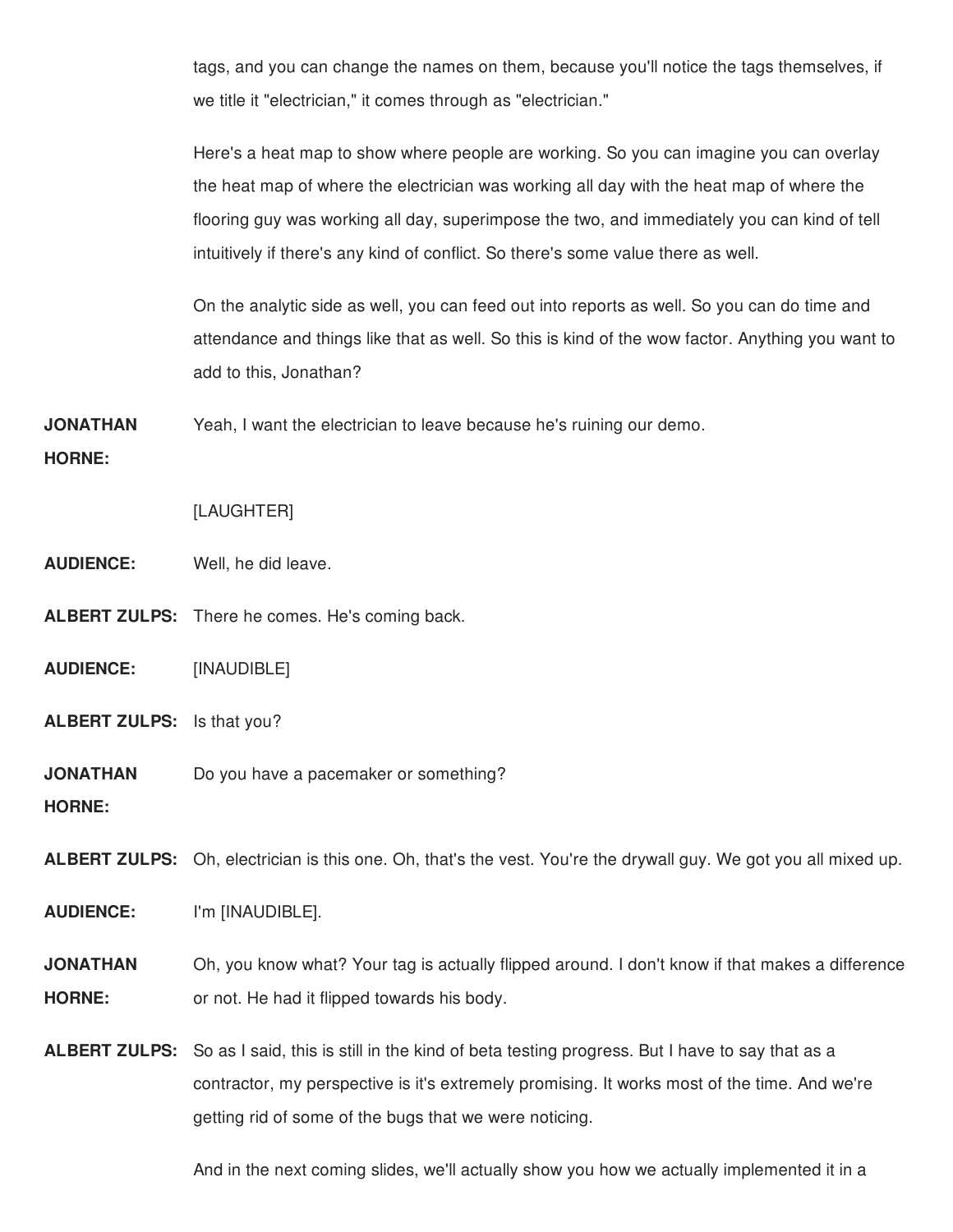project, the pros and cons, and how fast it's changing. This technology is getting better and more accurate every day, too. So anything else you want to add before we go off the demo?

**JONATHAN** Just to mention, though, you did this drawing in CAD, right?

**HORNE:**

**ALBERT ZULPS:** Yeah, or in Revit or ARCHICAD or something. Actually I did ARCHICAD, but let's say Revit, for the record. I used Revit.

[LAUGHTER]

- **JONATHAN HORNE:** Just to bring that back around, right, is that this is tied to the model. You've got your model for the building. You'll export the drawings for this. And here you are. This same floor plan shows up either on your iPad or on Windows, like we're showing here, or on the web.
- **ALBERT ZULPS:** OK, thanks for volunteers. I hope we didn't embarrass you guys too much. I hope you had fun, too. That was great. Thanks. So I think you're still up, right?
- **JONATHAN HORNE:** I can't remember. So I just wanted to circle back around, and we showed a-- well, so you saw kind of the real-time benefit of tracking like that, and the kind of the alerts that you can generate, the safety benefits. And this is just to circle back and say that we are recording every one of those position updates, and it gets logged in this database that you can then use to generate real-time KPIs, key performance indicators, and alerts here on this dashboard, that again, you can see while you're sitting there on site, on your iPad right in front of you, or from halfway around the world.

You've got this real-time visualization and messaging. So you can say, hey, I see that guy in that exclusion zone. I'm going to send him a message. Or, I want to send a message to everybody on the roof, or each of the electricians.

And then you've got these reports. You can generate daily, weekly reports and do all sorts of breakdown by trade or company or individual. I think that's it.

**ALBERT ZULPS:** OK. Thanks for this one, Jonathan. You're making my life easier selling it on our projects.

**JONATHAN HORNE:** So one of the first things that we get a lot in-- maybe not in this crowd, because there weren't too many of you that seemed reluctant to be tracked-- but everybody says, wow, that's very Big Brother. And yeah, maybe it is. But it's also got a tremendous amount of utility.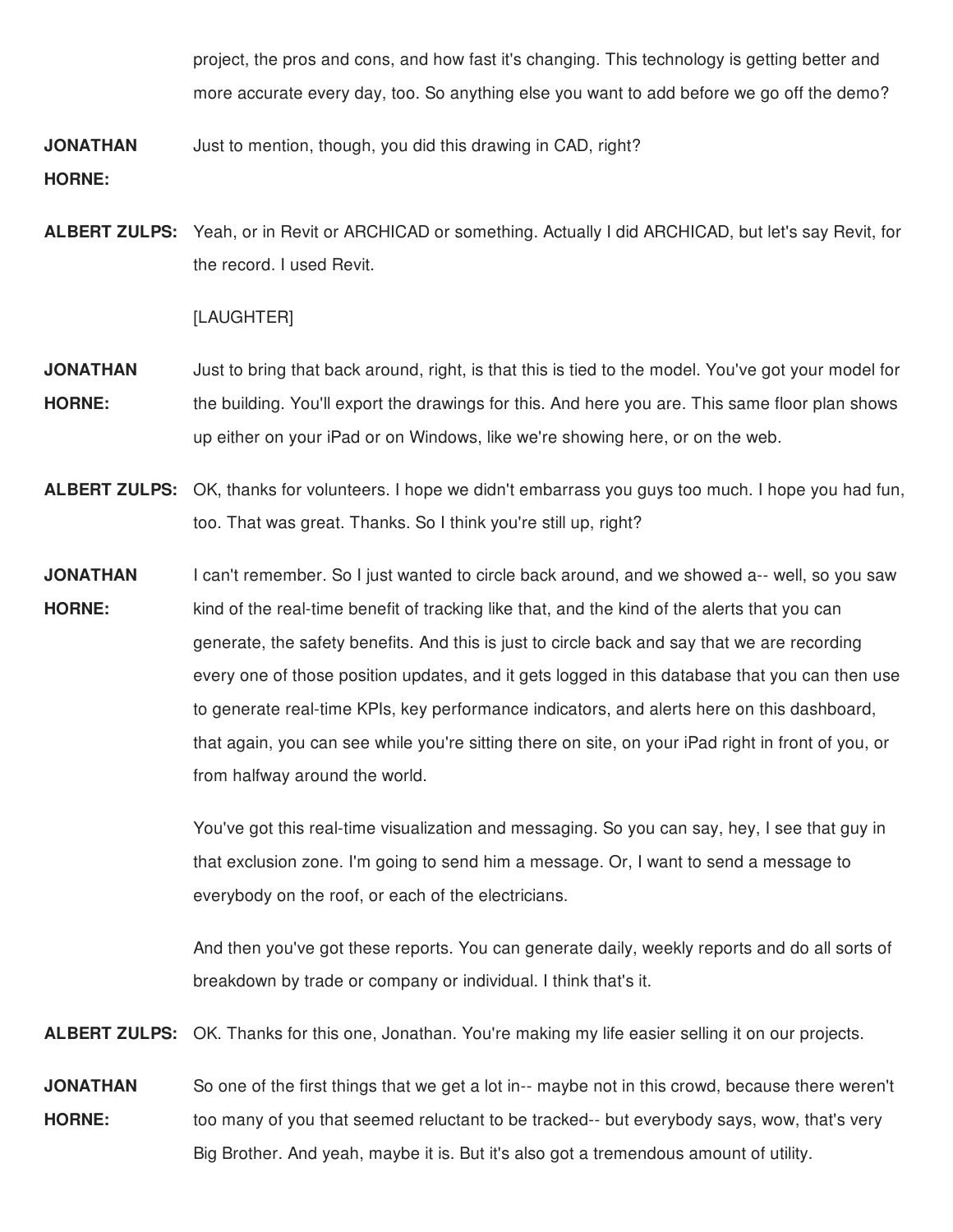Privacy concerns are first and foremost. People say, hey, I don't want you watching me go to the restroom. And I certainly don't want you to know how much I'm smoking.

And so I think about it in terms of this van here. Where I live, we've got these radar vans. So if you're driving along-- and I tend to speed. I've got a bit of a heavy foot. I hate seeing these things.

And even though there's a sign that says "Radar Van Ahead," and then I blow by this. I'm like, argh! But it works. Right, it definitely changes my behavior, whether I like it or not. And this sort of system hopefully will change behavior for the better. Yeah, so maybe there's that smoking aspect of it that people don't like, but there's also the "it's going to keep you safe" behavior that's going to change as well.

And then there are environments where people are tracked anyway, or should be tracked. And this comes up in construction in projects like schools or active hospitals. If you're renovating an active hospital, you definitely do not want the construction guys walking through the OR. We can tell you when that happens. Airports are another.

And then the end goal is, first, make the place safer, but then also provide tremendous utility. So utility to the builder, and utility to the end workers. So if you've got this location information, that's a really powerful tool for navigating around your model in real time, for connecting to your AR and VR gear, for taking punch list items and georeferencing them to the model. All sorts of things you can do. Hey, you want to know where that drill is? Oh, it's up on the fifth floor.

And then, of course, safety is the big one. And so there are a number of components to that. One of them is this real-time alerts. Hey, you shouldn't be there. Get out.

Another one is, man down. You know, and hey, that tag over there hasn't moved for 10 minutes. Maybe we should go check on it. You know, maybe they just kind of set it down and forgot about it. Or maybe he fell and nobody knew he was there.

And then the last one is mustering. And we talked about that a little bit, but being able to tell people where they should go. You know what? You're on the third floor? You should exit by the northwest staircase. You're on the second floor? There is your muster point. Go there.

And those people who are monitoring this can see in real time, have we got everybody out?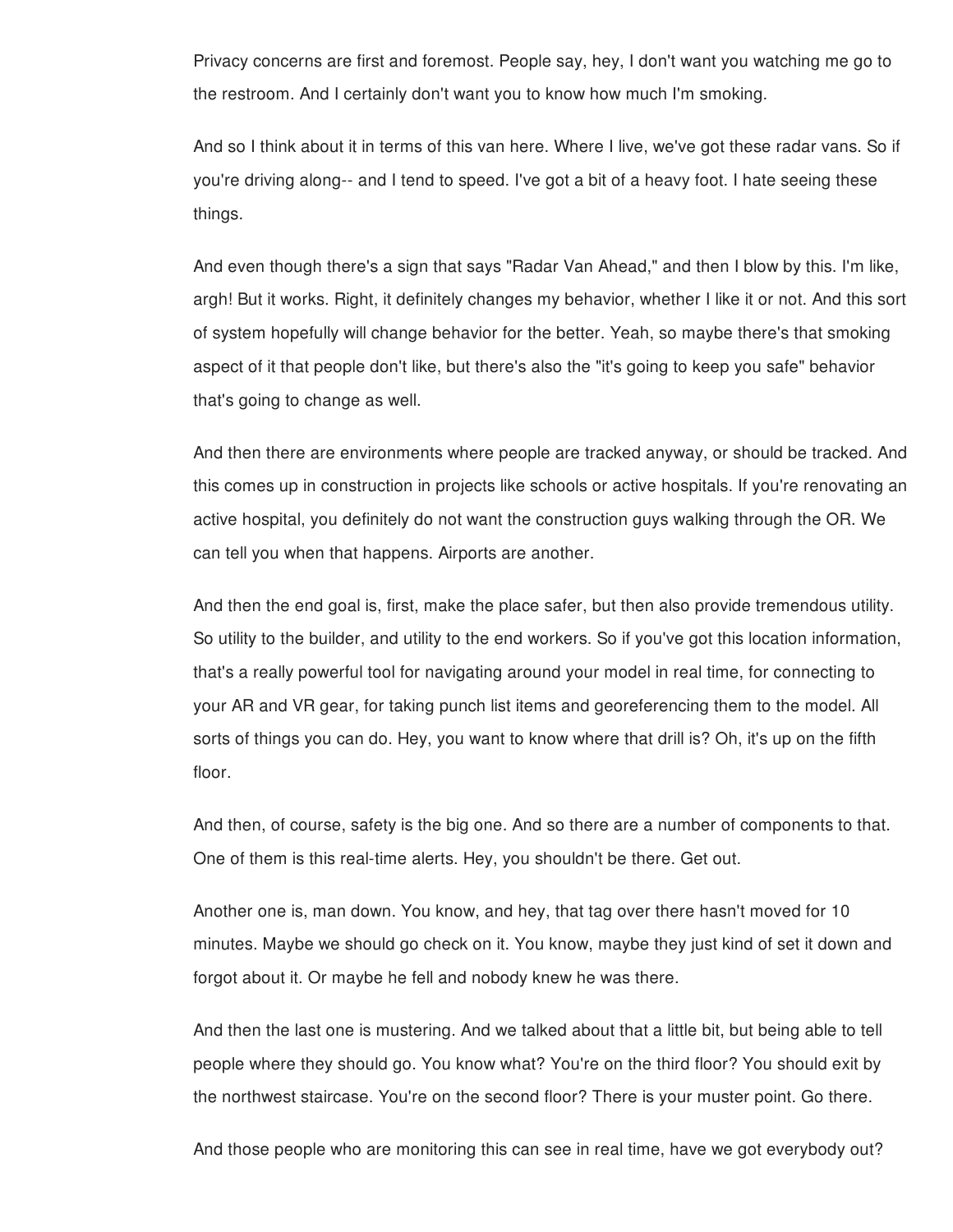And if not, where they are, and what to do to go get them.

And then there are some real challenges to implementing an RTLS system on a job site. One of them is this cloud connectivity. Again, we talked about, well, you have the option of having a server onsite if you want. But it's much, much easier for everybody involved if that data lives in the cloud, because now you can access it from anywhere. To get that data out from the site back to the cloud, you've got to have some sort of internet connection. Today, we're using cell phones for that.

And I'm going to flip ahead just to show you this picture. This is just a map of the cell phone connectivity for T-Mobile over at 101 Seaport that Albert was talking about. You can see there are some spots that's green. That's really good coverage. Other spots are red, and that means we've got really crummy data connectivity. And when we're going to a new job site, we don't necessarily know in advance which of those colors we're going to have.

So we end up trying to diversify our support for carriers. We have T-Mobile, AT&T, Verizon. And who we end up using is very much a function of that, and we have no control over it. If we get backed into a corner, we can use Wi-Fi. We can install Wi-Fi access points, and those have to be cabled up somehow-- to fiber, to cable, what have you-- and then Wi-Fi to the UWB access points.

**AUDIENCE:** I have a question.

**JONATHAN** Yes?

**HORNE:**

**AUDIENCE:** So when people are walking around the building, how are you getting that information? Like, are you getting it from the physical vest on the man?

**JONATHAN HORNE:** That's a great question. So I didn't explain too much about the architecture of the system that we have set up in here. The question was, how are we getting the location information out from the system that you just saw in the demo?

> The short answer is there is a server sitting under the table in the back corner, and it's connected to one of these anchor points with that cable. So it's going-- any location data gets sent to one of these anchors, and they're all meshed, so it's going to send it from that anchor point back to that-- we call it a bridge, which goes then to the server. Now we can query the server.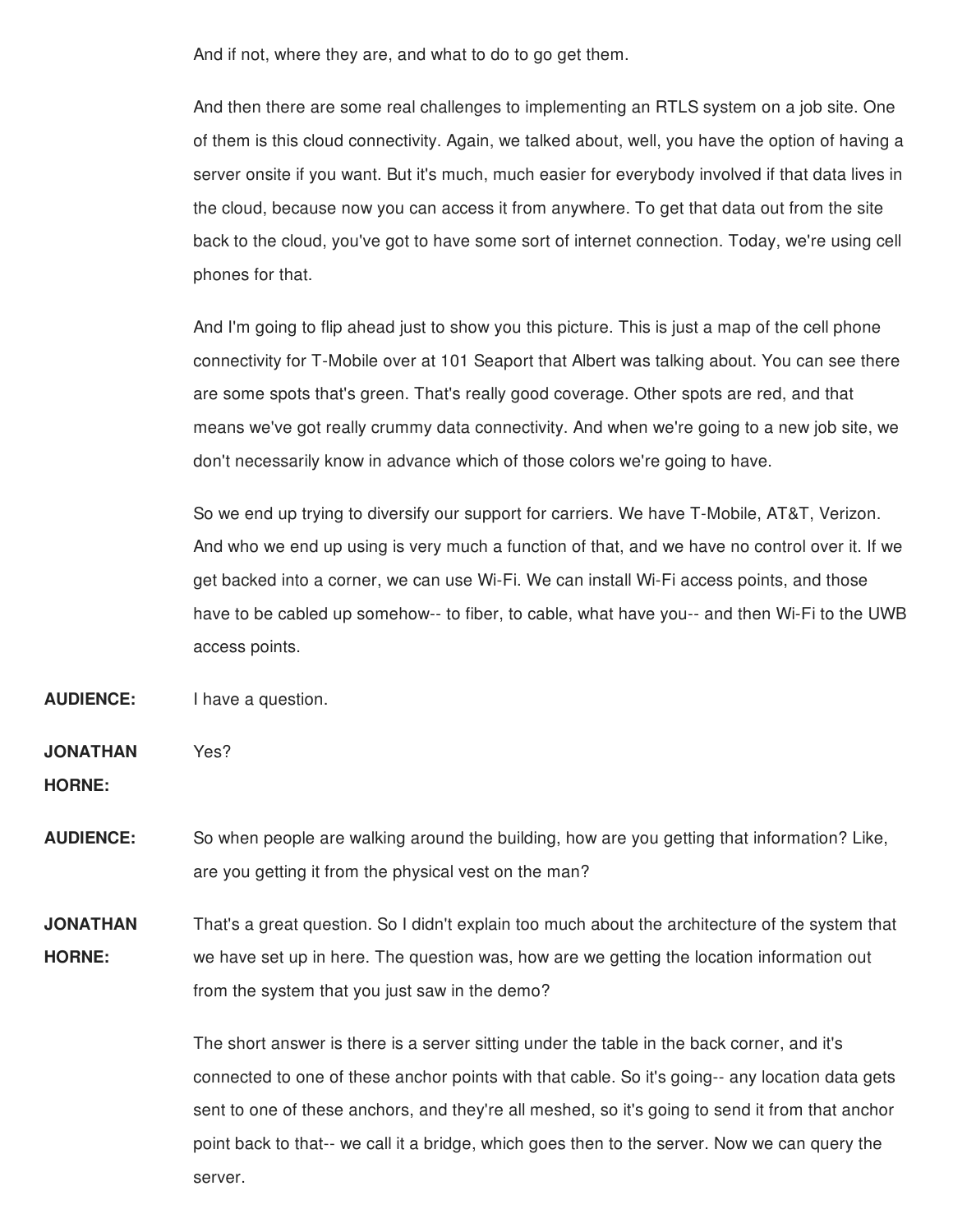And then these anchors, today we stuck them up. They're battery-operated devices that we just stuck to the wall using sticky tack, and it works pretty well for the demos. On an actual job site, we'll use a ruggedized device. It can also be battery-powered, and it's a much bigger, more ruggedized device that can last for a much longer period than these little guys.

But if you're going to have an installation that's designed to be permanent-- in other words, if this is going to stay, for example, you are building a hospital, and now you want this to be used not just during the construction phase, but by the owner when it's all done, you're going to want to wire those devices in. We do that using cat5.

And on a job site, it can be pretty awkward. You can see this is an actual site here with cat5 cable running up to this precariously positioned anchor. And then, of course, wall materials. These are radio signals, and they're not going to penetrate concrete, not going to penetrate steel, brick.

We can get around that problem on the job site by building out a mesh. Right, we do this, we see this a lot with elevator cores, as an example. We just build the mesh around them. But it is a consideration when you're deploying the system.

And then, wearability considerations. Right, we had these badges, and they're designed to be clipped to a vest. You could put it on a lanyard. You could clip it to your waist.

But where is it going to be tolerated? And this is something that we're still exploring. Maybe armbands are the right place for it. Everybody wants it on the hardhat, but you can see the size of the device. Not real practical. And maybe not great for alerting either. Definitely room for exploration, improvement.

And then Albert's going to talk about some of the real-world experiences with onboarding. But when you've got a bank of 100 or 500 of these things, how do you keep track of them? Who do you assign to-- which subcontractor is it, and how do you sort all that out? It's a real issue that's being worked through.

And then I think Albert here will talk about--

**ALBERT ZULPS:** I'll carry on from here. So I'm going to talk now about an actual case study. So we've actually done three pilot projects. Two of them are more confidential. They're health care projects, so we can't really disclose the client. So I'll relate some of that just through this one project.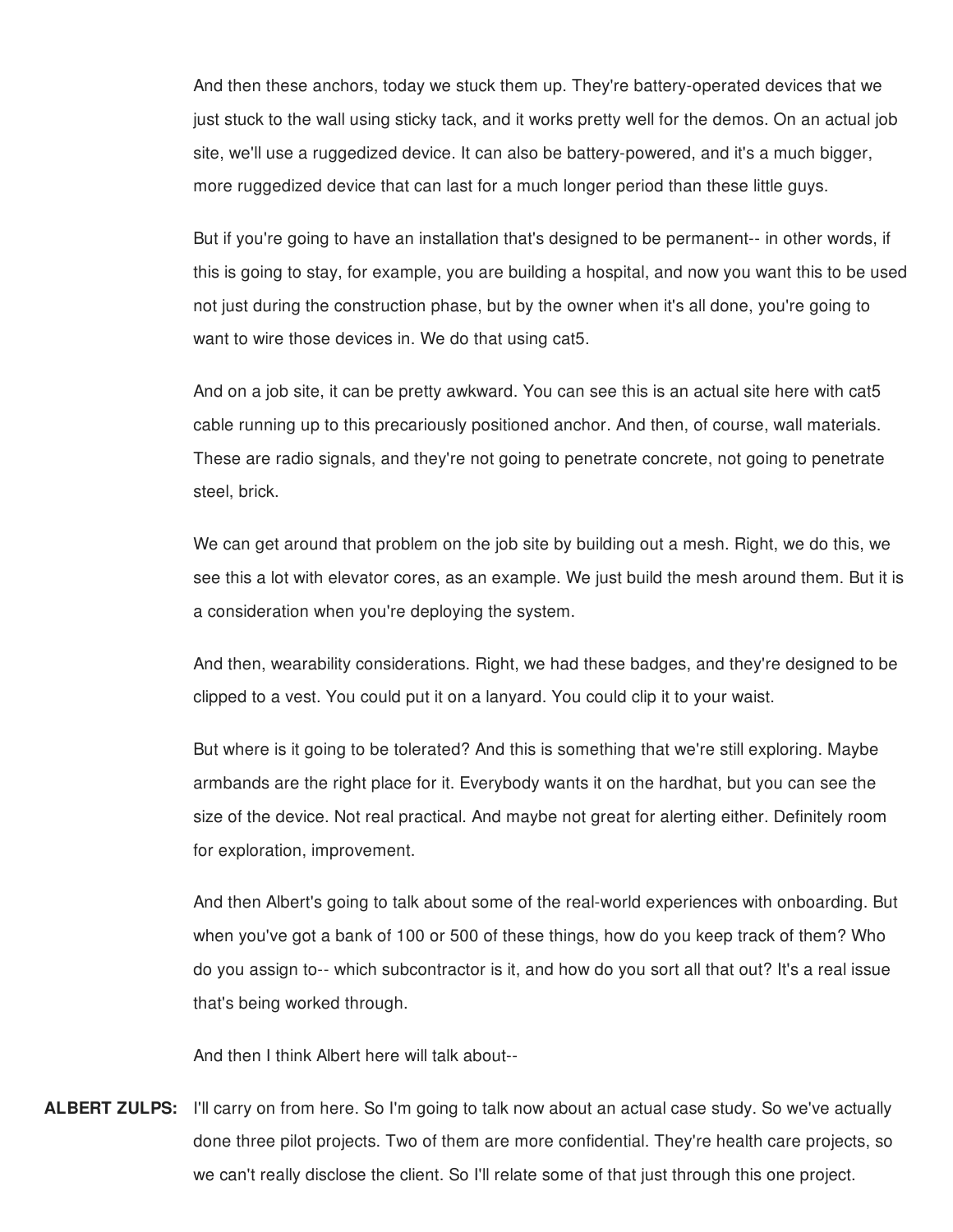This is 101 Seaport, in the innovation district in Boston. And we actually built this building ourselves. Skanska CD was the owner. And Skanska USA Building and Civil put this thing together.

And we actually inhabit the second floor here. So we thought this was a great place for a pilot project. The project was underway when we started doing this.

So you know, one issue we had was, can we get people to wear it once the contracts are signed? And so rather than even go down there, we looked at this more as testing hardware. And a few people voluntarily wore tags. But for the most part, this was a proof of concept to see how it worked.

But then we decided to leave this in place, hardwire it, with the idea, the business case, that maybe we install the system during construction, and then afterwards, the people in operations, like the hospitals and other owners, might actually see benefit. You know, they can track their equipment or their personnel. So the idea that this becomes a living lab. So this is a partnership between Redpoint and Skanska, and they come by all the time and they change out sensors and we try different things, and it's almost a daily, maybe a weekly basis that we try something new there. So it's pretty cool.

So I'll skip over some of this stuff, and what I'll do is go over just the pragmatics of how it was put together. So I don't know-- who here is involved in construction and construction projects? Most of you? OK, good. OK. So a lot of contractors will put digital resource stations or some sort of--

**JONATHAN** [SNEEZE] Sorry.

**HORNE:**

**ALBERT ZULPS:** Ah! I thought I died. Oh, gesundheit, by the way, too.

**JONATHAN** Everybody awake?

**HORNE:**

**ALBERT ZULPS:** Yeah. He sneezes and my nose actually sniffles. I don't know what's going on.

So the digital resource station is just a way to get this out in the field. So one concept is the transparency. So if you're setting up a system like this, what we notice right away is there's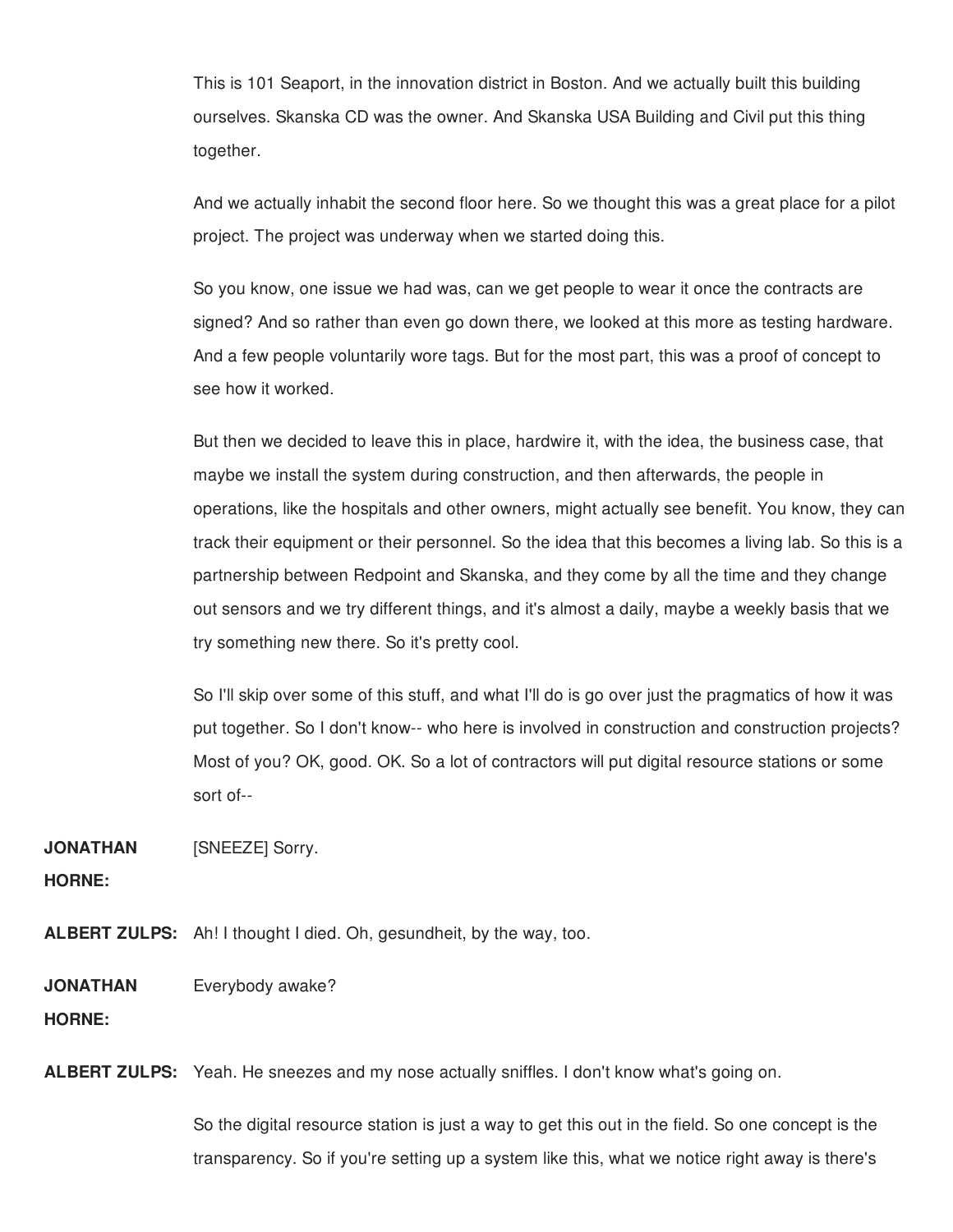rumors going around, like, oh, they're going to start spying on us. And the tradesmen, a lot of times-- they're tradespeople, woman-- they will actually imagine the worst. And they're always- - they're suspicious.

So by having it right out in the open, by saying, hey, this is what we're doing. This is the digital resource station. You can grab your drawings. You can go here to find out what the weather is.

But also, you can track people here. You can track your trades. So if you're an electrician, you could come to this resource station and say, where is the rest of my crew?

And we don't want to track by individual. We prefer to track by trade, to keep it somewhat anonymous. So you can see, oh, the electricians are working on the fourth floor. The drywall is working on the fifth floor.

So you can immediately save a lot of time. You can tell that benefit there that's kind of like a Lean tool to use. But also doing that transparently is really good. So having this digital resource station, setting it up there, we're able to actually walk people through and show them what's happening, and dispel some of the suspicion that was happening too.

So similar to the room here, we wired these little-- I think there's a laser pointer on here somewhere. Give me a sec. I don't know where it is.

So up there, there's a little-- one of the anchors. And you can see them in the room here as well. So the difference here is you can notice there's cat5 cable plugged into it. So the building was basically a core and shell at the point we did the starting fit out.

And it's a good time to actually install a system like this. They can be weather protected, but this makes it much cheaper and easier. And that cat5 cable, the LAN cable, just powers it. So when we located these anchors, we did it in locations where when the building was finished, we could just pop them on top of a ceiling tile and adjust things.

So there's some issues with some of the signal strength, but for the most part, we were able to locate these during construction, and then as the building got finished, we could just shove them up in the ceiling and keep it working, and occasionally augment what we had with another anchor. So that's what you see up here.

What you see over here is the idea of tracking tools. You don't need the resolution that you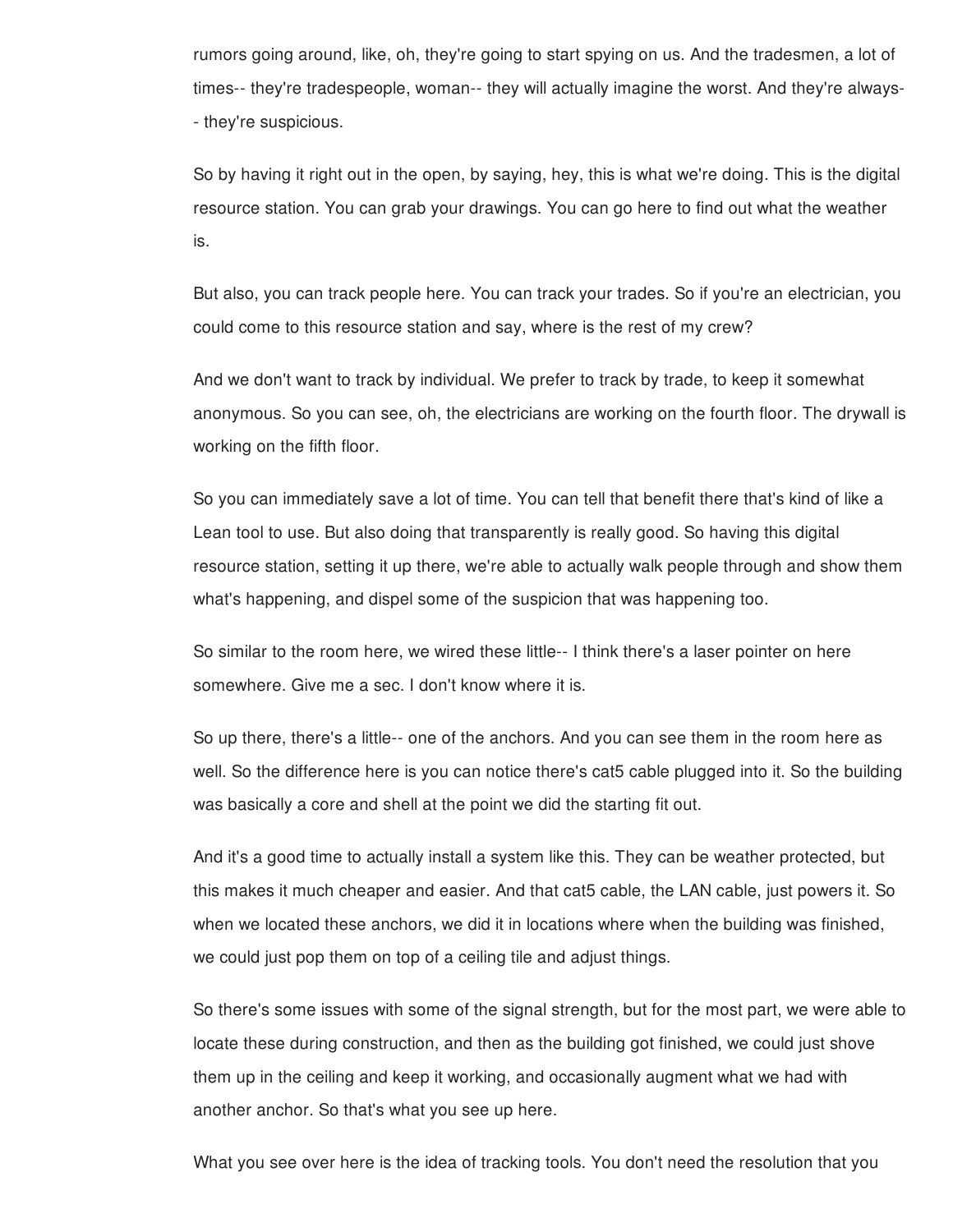might need for an individual to make sure they're on the right side of a barrier, but you want to know where that tool box is, which floor it's on. So you can use an iBeacon or a Bluetooth device.

So using that IOT network, the dual band, working in ultra wideband and Bluetooth, allows a lot of different things to tie in. You probably can't see it, but there's a USB connection on the side of those anchors as well. So you could plug in a lighting sensor or something else. So you're really creating an infrastructure that can be used for a lot of different purposes in your building.

So this is what we did during construction. This is what the floor plan looked like. So I turned on all the layers here, so you can see these are the fixed and the bridge, the red and the blue. They're the anchors.

So normally you'd have all this turned off. I turned it on just you could see how many we had over the space. So roughly, I think, about 100 to 150 feet, they can get a signal to work fairly well in a building. So we look at conveniently where to put them, and then the yellow tags you see there, those are the different tags that actually track people.

So generally, I just turned this on to show you the array of how we do this. And then this is available for anybody to see. You can go online and get at this dashboard, or you can use your iPad and see that. So this is how it was set up. That's their actual floor plan right there.

So we can make this work in two ways. One is we can have a server in the building and connect it to the internet, and that's what we did it at 101 Seaport. This is from a different project where we used the cell phone carrier and Mi-Fi type of card.

So one of the first things we came across was, how important is the data? And if it is, how do you back it up? If the cell phone stops working, and everything's cached to the cloud, you're losing that data stream until that system works again.

So you might need a local server to cache that information, keep it local. Or perhaps you feel more comfortable having a local server and then tying it right in with fiberoptic cable to Verizon or Fios or something like that. So there's different ways of setting it up.

101 Seaport was kind of hardwired in from the beginning. Some of these projects here are set up with different cell phone carriers, and in hedging our bets, even using two different carriers in the same project, and also noticing that sometimes things work and sometimes they don't.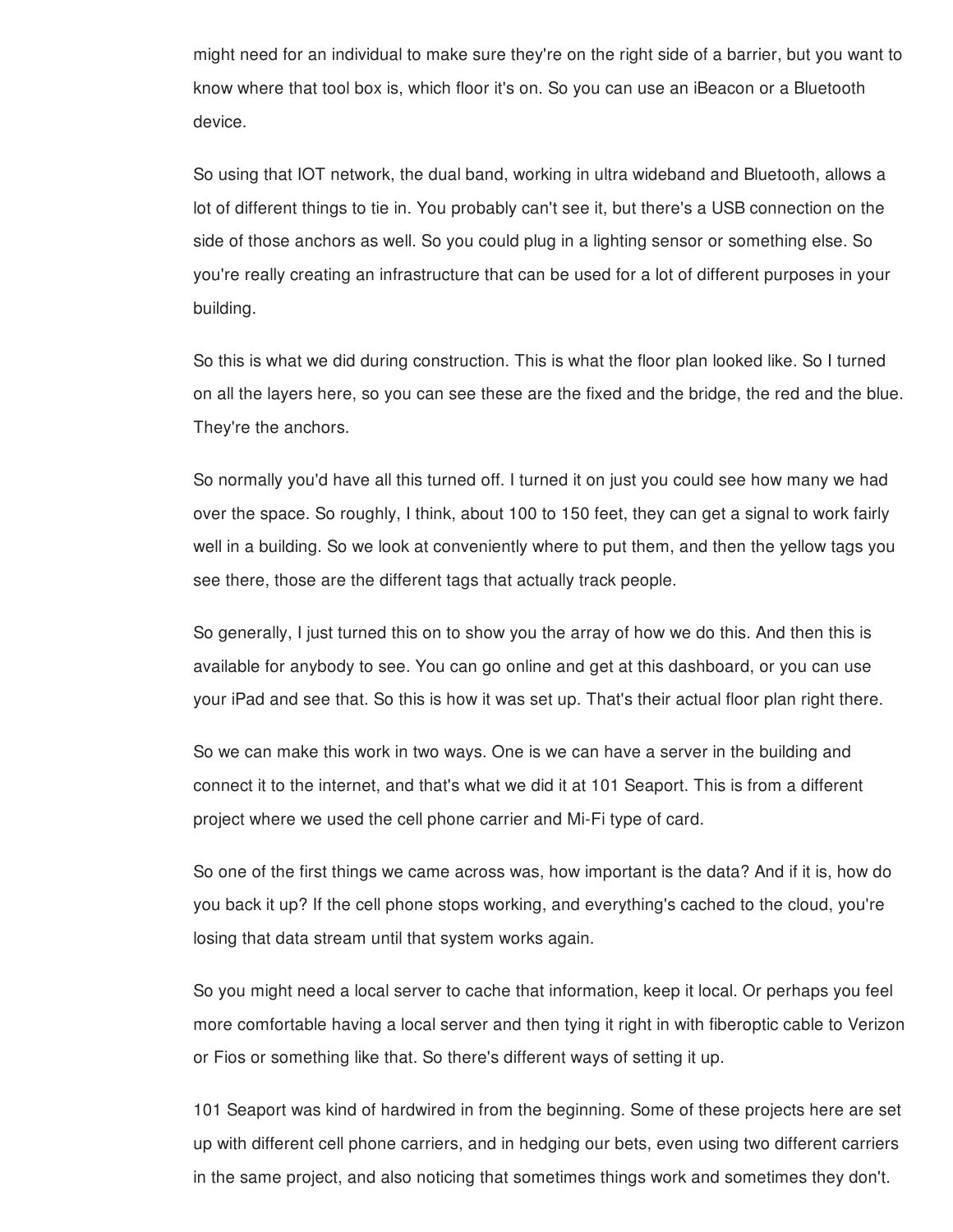So even a carrier with good coverage, there can be lightning in the area or other reasons why the system doesn't work so well.

So those are things we're trying to figure out. And if it's a mission-critical, life-or-death thing, the system has to keep running. But if it's data you want to use historically for claims avoidance, perhaps, and you can miss a day or two here or there, then you can go for a simpler system, just going right to the cloud instead.

So the other thing was wiring-- just putting the cat5 cable in and wiring is still a fair bit of work, and figuring out the contracts, who does that? Do you tie it in to an electrician? Do you have the people, like Redpoint, come onsite and put it in? Does Skanska do it? So figuring those issues out.

The idea is if you're not going to migrate the system over to operations, building operations, maybe you just want to use battery-powered anchors instead. And this is an idea we figured in one of our projects where we just take the fire extinguisher stands, which are actually, by code, required at less than the distance that's ultimate for Redpoint, so it's actually a really good array of fire extinguisher stands. Putting the battery in the stand, and then basically the system is kind of a self-healing mesh.

So if you were to move one of these out of the way, as long as the other ones stay, it localizes that one to its new position, and it uses it kind of like you'd use a badge. It kind of reports back where it is. Or you can put it back. We could put lines on the ground and do a chalk outline, so that when a scissor lift came by, if you had to move your fire extinguisher stand, you could put it back when you're done.

The interesting thing is, there's a lot of Bluetooth-enabled devices you can use, including a fire extinguisher that can report back the pressure and the location. So what happens a lot is a welding sentry will borrow a fire extinguisher, forget to put it back. Well, that's a life safety device. That's really important.

So by making this visible, by putting these beacons in a place where maybe there's issues of vandalism or people are suspicious, you know, making it public, making it part of the safety system, it's more likely that it will be successful. So this is where we are right now. We're kind of doing prototypes of battery-powered fire extinguisher stands to set the system up.

And then you saw on the front here, if anybody is curious after, you're welcome to come up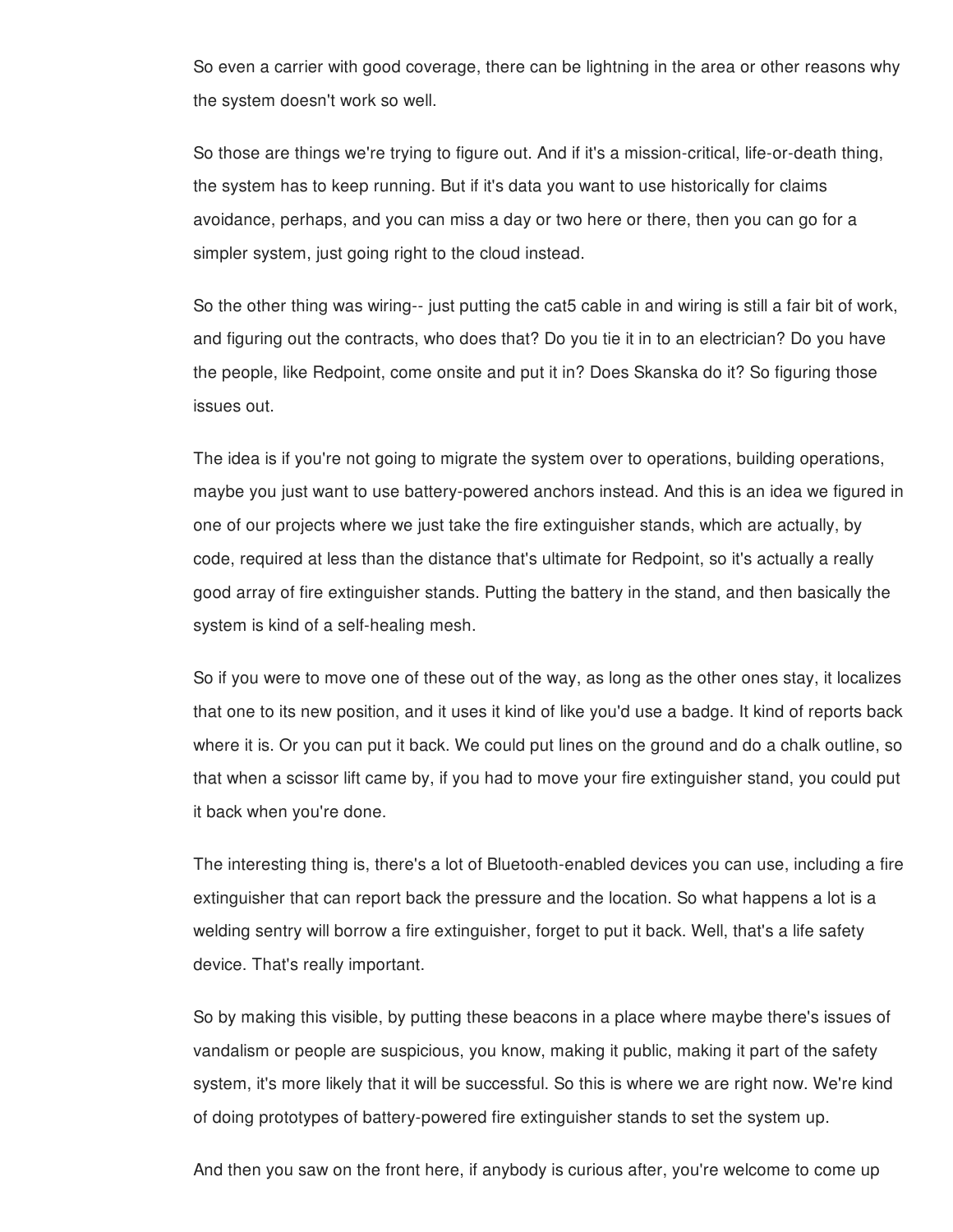and talk to us, but Jonathan actually brought one of the charging banks with the badges in it. And so this brings up a whole other level of exploration we're doing, and how to actually manage the system. We're still trying to figure it out right now.

But one concept is that the subcontractors put a deposit on a bank of a 10-pack of badges. So they come in a charger with 10 badges in it, so if they have 30 people on the job site, they probably have to have three banks. And then they're responsible for charging it and administering it every day.

On one of the projects we're doing now, we actually do that. And it gets to be a bit of trouble when you change the trades from this trade to that trade. You have to go back in and reassign the badges.

So that administration, we're trying to figure out where it belongs. Do we want to be administering these badges every day? Do we want to assign them to an individual? Do we want to assign them to a company and they put a deposit down? So those are things we're figuring out.

But suffice to say that actually it looks pretty promising to give these to the subcontractors, let them manage it. And one way of looking at it is if you don't have a badge that works when you come on site, you're not getting paid. So it's in their best interest to keep it going.

And then University of Michigan did some studies for us where they sent some questionnaires out to union and nonunion personnel to say, would you mind being tracked at a job site? And I really am very impressed that the people here are open-minded, because I thought a lot of this would be trying to steer your opinion. But I think everybody is in the same train of thought that it's a pretty good idea to do this type of thing.

And what they found in their study was that the younger generation just starting out is more into the social aspects. So if it's, like, a FitBit type of band, if it looks cool, if it can help them network with each other, find each other on the job site, they're all in. The older generation and the management are more about the value. If they see the value of tracking progress or productivity, then they're all in. But there really wasn't the kickback we thought that we would have from this, which was a little surprising.

And I think one of the key things is if you're working transparently, then everybody knows what's happening. And before a project starts, you can set the expectations, make sure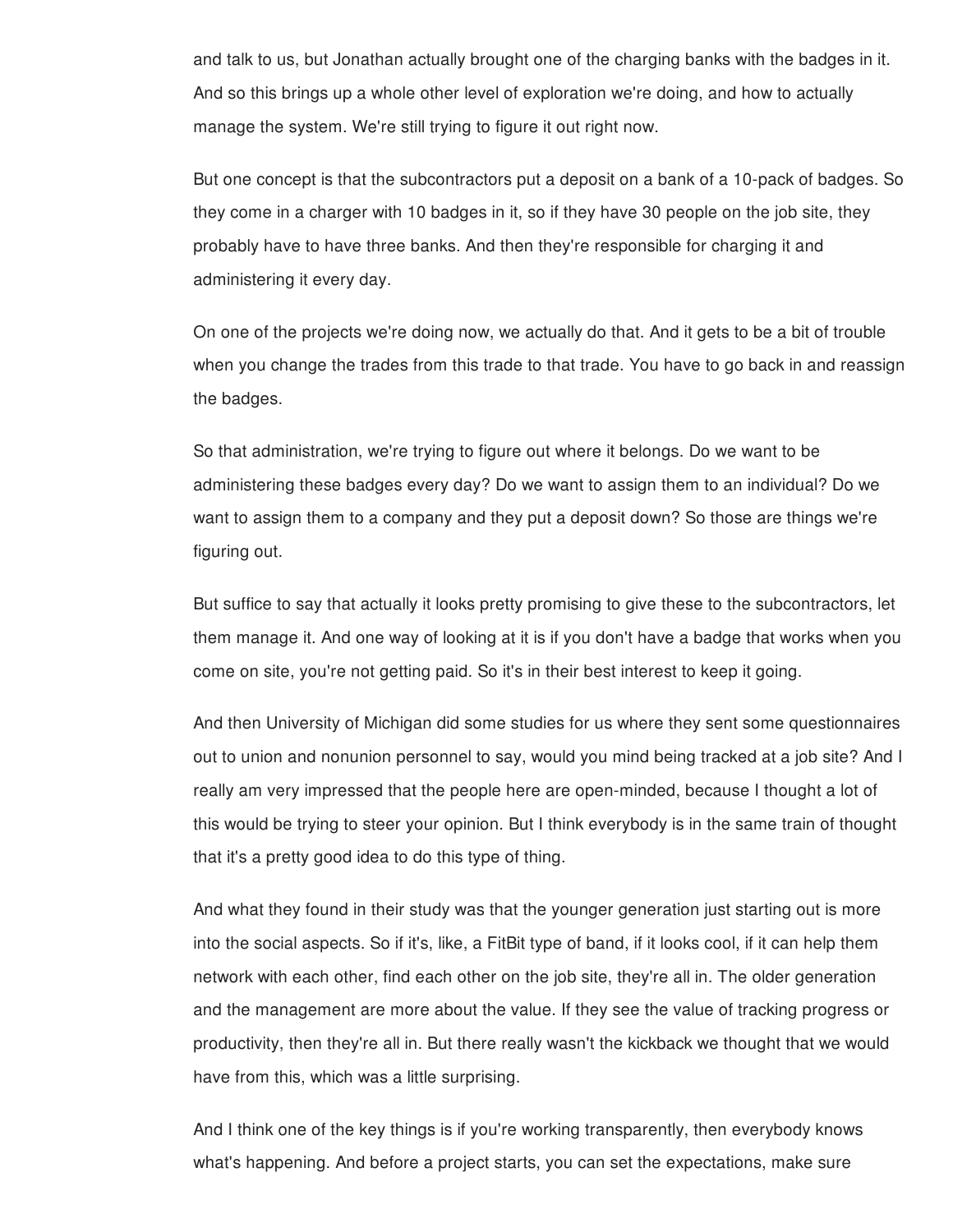everybody is on board. It's a hard technology to bring in mid-project, like a lot of things, like BIM or anything else. And then with the unions having a clear project labor agreement from the start, it is really helpful too.

So if you know you're going to have a project that's unionized, we have one project on the West Coast, union personnel had no issues. They just wanted to make sure they're tracked by trade, not by individual. But it was never a problem. So we perceive all these problems in tracking people, but a lot of times they aren't there. They're in our own mind, but we can easily work around them.

And I think this is just basically some ideas. I thought in our outline we had some very specific things we could do to help with efficiency. So what we're finding right now is creating safety exclusion zones, there's tremendous value to that, to doing it accurately. So I think that the benefits for safety are immediate, and we're already starting to see them.

For efficiency, I think for Lean planning, if you can just look at something as simple as how far somebody has walked, and reduce that distance by-- they walk five miles a day in their job, reduce it to four miles by better strategically putting equipment and materials, you're actually increasing your productivity pretty dramatically. And that's what we found in one of our projects. We were able to reduce the walking just by a few percent, and actually help on productivity too. So for Lean planning, making sure people are where they say they are, that they're following their manpower loading and things like that are extremely important too.

The idea of doing automated reporting, you know, if there's ever a claim, there's usually two or three different versions of who was on the job site. There could be an MWB number. There could be the number from the job itself. The subcontractor will have their own numbers.

So if it ever went to court, you have all these competing numbers. So knowing upfront, everybody, from the beginning, where those numbers come from and that the system works, it helps in communication and transparency and expectation, and hopefully avoids some of those claims that are really hard to dispute or figure out what happened.

Just locating people is really valuable, too. Just knowing where someone is. Trying to find the foreman of a project. You know, you can spend a lot of time running up and down a large building.

I know that we do have a lot of projects where you can get disoriented really quickly. We had--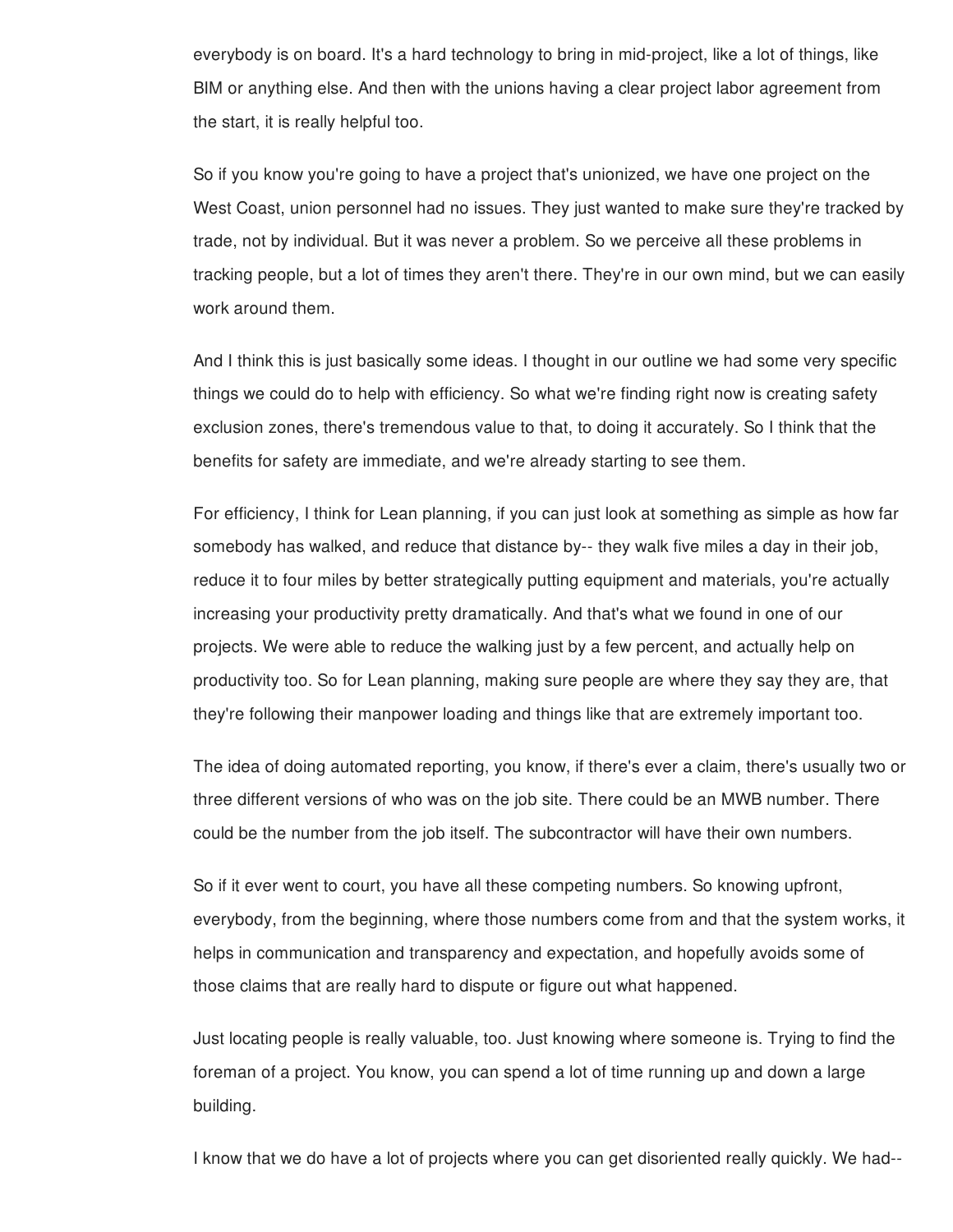I think it was the Harvard Fogg project, where the basement has incredible mechanical spaces, and even people at work on that project were getting disoriented. You'd go down in mechanical spaces and you'd walk around and you'd-- if there was an emergency, getting out could be difficult. So the wayfinding aspect of it I don't think should be sold short either. It's really important.

So those are some of the things that we look at for construction that we're pretty excited about. And then I think Jonathan and I just talked a bit about the future. We have just a couple of minutes. So I think we're running a bit late. We wanted to have time for questions. So anybody that wants to stick around afterwards can definitely ask us questions too.

So I will skip this. This was just showing that when you overlay two bits of data on top of each other, there's tremendous value. But I won't go too much into this.

I will say that 3D Data is a company that does kind of real-time laser scanning. So the promise of the future could be something like a 3D-- you know, a real-time laser scan with one of Redpoint's heat maps. Put those two on top of each other and you know what's happening and when it happened. I think that's pretty cool. So when you start overlaying different technologies together, I think it's very powerful.

And I think Jonathan is going to close with this slide here.

**JONATHAN HORNE:** Just a couple bullet points to mention, that I think RTLS, it's not a question about is it going to happen? It's happening already. And there are a couple of things that are making that possible. One is BIM. Right, now BIM is finally getting that ubiquity that the vision predicted.

> And IOT is also happening. We're just kind of on the frontier, but everything is starting to talk to everything else. And then RTLS, we demonstrated a technology today. There are several out there. You're going to see this more and more, whether it's shopping malls, hospitals, or job sites.

And then some of the trends that you're seeing, just in general, that are going to make this possible, is that everybody in here, I'm guessing, has a smartphone. This is the new generation. Kids are growing up and it's expected they're going to have phones and know how to use them. It's this familiarity with technology that's going to make this so that they don't just allow for this to work, but they expect it to work.

And then there's also this kind of overall willingness to trade privacy for convenience. Right,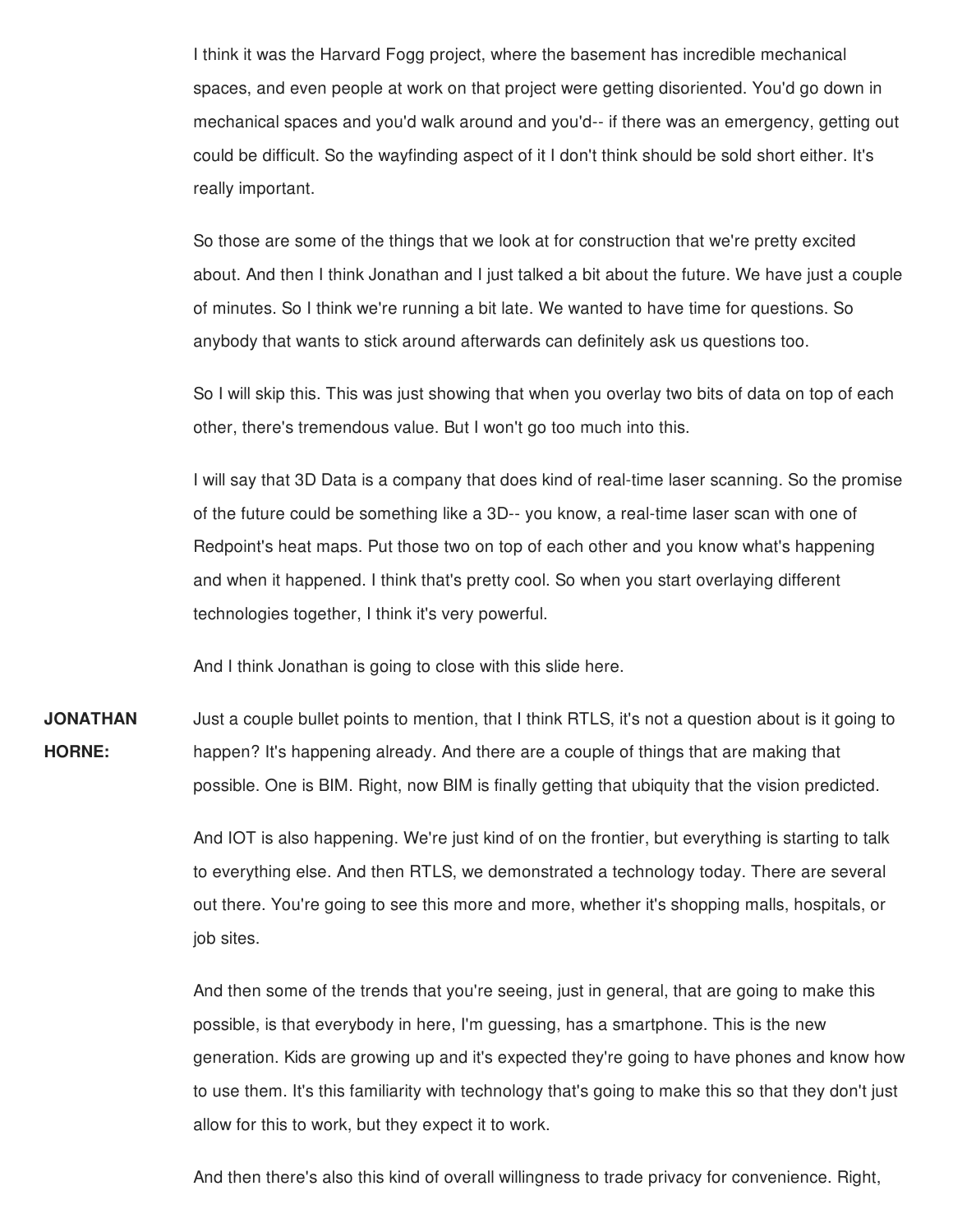you enable this location information in your Facebook because it gives you all these immediate benefits. Same sort of things can happen on job sites.

And then just overall, technology is accelerating. The pace of adoption and innovation with the cloud, with BIM, with RTLS, with IOT is just getting faster and faster. So it's going to be here before you know it.

And then lastly, just that you probably saw a lot of excitement downstairs about AR and VR and 3D visualization. All of these things are going to come together to make this happen.

**ALBERT ZULPS:** So I think that's it. I just want to mention one thing. BIM 360 Field, having a program like that, and having location enabling within that, would be extremely powerful.

> So there's a lot of applications you probably use. If you added the construction, the location, that would be extremely powerful. So I wanted to close on that.

It actually is-- we have four minutes left, so we'll open up to questions. But if anybody wants to leave now, I totally respect your time. So I won't take it personally if you walk out on us now. So with that, we'll start with questions. OK, we'll start over here.

- **AUDIENCE:** Does your insurance carrier weigh in this technology and what saves there could be on your insurance policies for the worker's compensation? Or is it still too soon?
- **ALBERT ZULPS:** It's a little soon. I think Jonathan might have a comment. But there's obviously value in the insurance industry, and there's another similar idea out there. Human Condition was a company that was bought by AIG, like, an insurance carrier. So I think that there's tremendous potential there, and we're not there to make an intelligent conversation about it yet. But Jonathan, do you have any comments on that?

**JONATHAN** No, no, no. Sorry. I just wanted to make a connection there.

**HORNE:**

- **ALBERT ZULPS:** Any comments on the insurance issue?
- **JONATHAN HORNE:** Yeah, just to reiterate what you just said. I think it's too early. The insurance companies are very much looking for this data, and they want to understand it, but are waiting to have that proof point.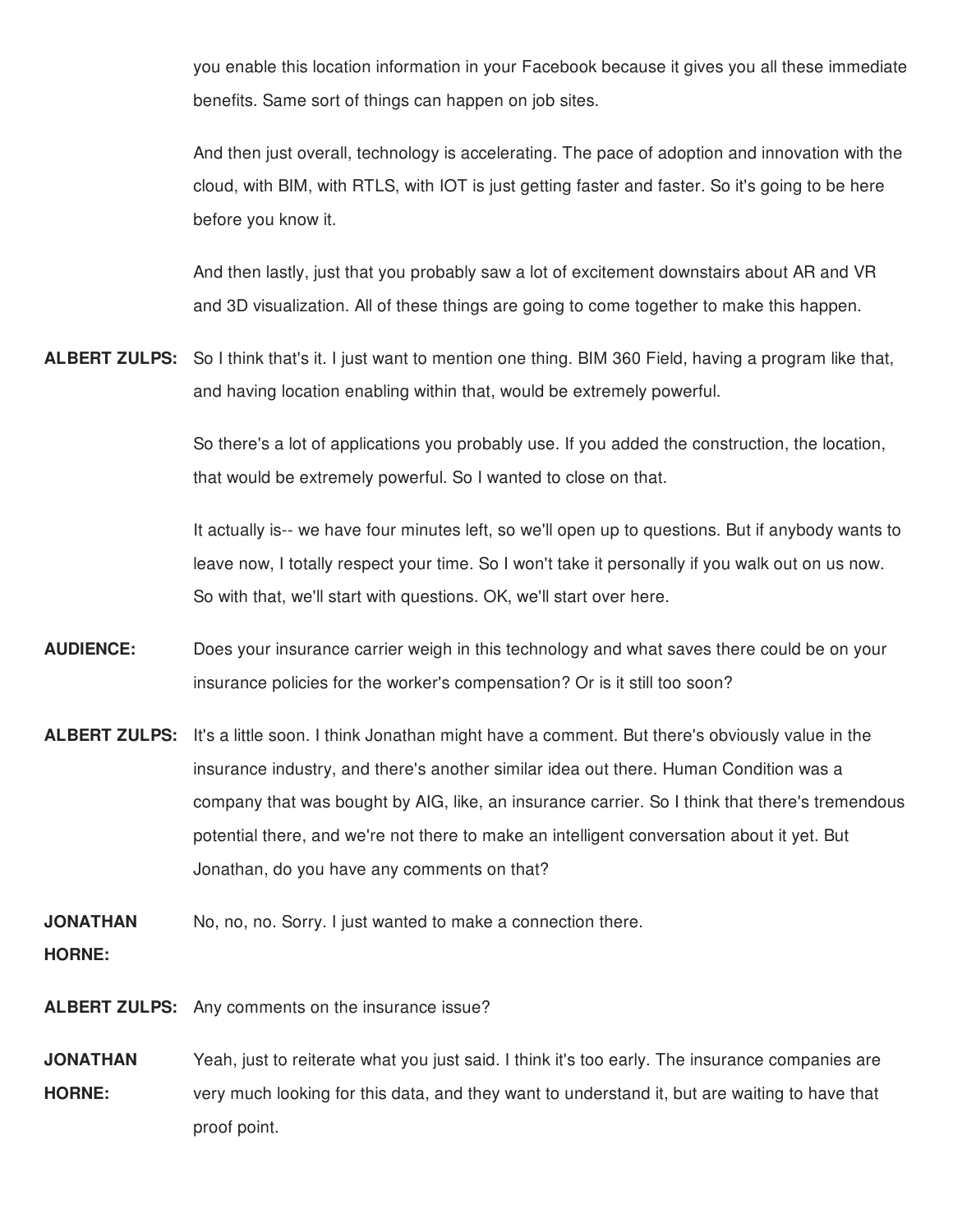### **ALBERT ZULPS:** Up here?

**AUDIENCE:** What's the ratio of these [INAUDIBLE]?

**JONATHAN HORNE:** Yeah, so the individual radio devices have a range of 50 meters, so 170 feet. But you can extend that network as far as you need to just by building out the mesh.

**AUDIENCE:** [INAUDIBLE] 50 meters.

**JONATHAN** 50 meters.

**HORNE:**

**ALBERT ZULPS:** Over here?

- **AUDIENCE:** You sort of went over this, but [INAUDIBLE] Was there any indication from that project site as far as, down the road, [INAUDIBLE], it's going to be a non-issue? Could you elaborate on that?
- **ALBERT ZULPS:** Yeah, I could say, like, at 101 Seaport, that actual project, when I approached my internal people and asked them if we could do this, we have a person that negotiates project labor agreements within Skanska, and he wasn't comfortable going and having the conversation with the unions now. So we didn't even put it on the table to test the waters. So he said, in five years' time. That was his way of looking at it, his stance. And he was originally affiliated with the unions.

So I think that there's change happening, and I think unions realize that. But we're also aware that some unions are more powerful than others. And I think there's-- some steel workers are exempt from a lot of really practical safety laws, because their union made them exempt. So there's things that OSHA can't even enforce on some workers.

So I think that we just have to choose fertile grounds for this. There's different areas of the country that work better than others for things like this. And I think once they become successful, then it's going to be hard to refute that it works. Yeah?

**AUDIENCE:** I have two main questions. Number one, [INAUDIBLE] great example, the area is already built. Like, were there applications post-construction, for this application of maintenance/repairs/improvements of an existing building? So what if you build ground-up? So I guess my question is, I can see it's pretty mobile, but are you every three weeks resetting the things after you build more? Or are you waiting? I'm talking typical example of this from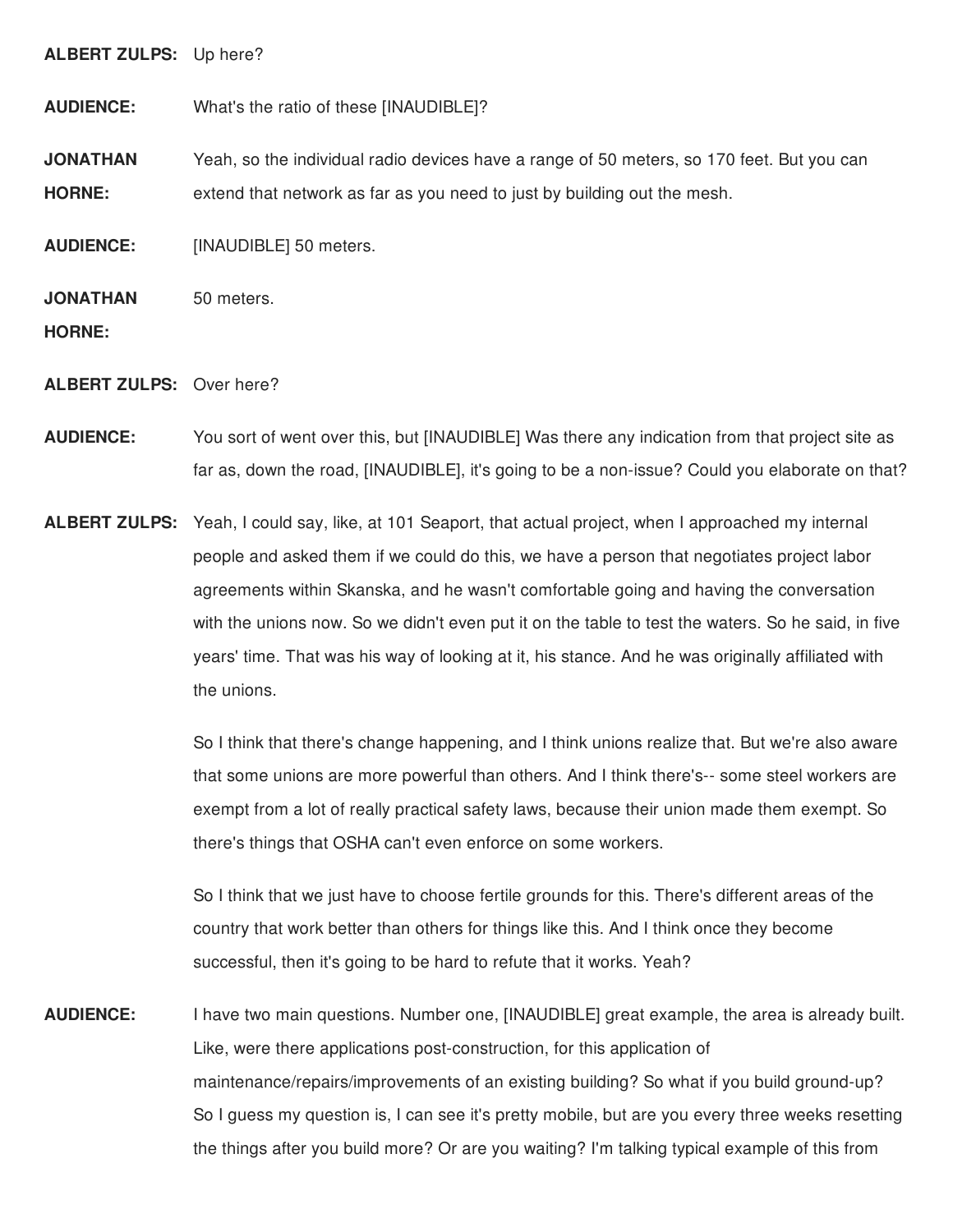ground zero. And number two, a typical 7,000 square feet, 40 guys, the number of beacons that you show approximately costs-- is it maintenance fee? I mean, high-level, is this built for a typical small construction?

**JONATHAN HORNE:** So for the deployment, right, starting from the ground up, you got to consider that there are multiple technologies that are viable. When you're outdoors, you got a big open field, there's no reason not to just use GPS. Time to switch to a system like this, as soon as the roof goes on. You start putting the walls up, the steel's up, and you get floors, now all of a sudden you've got this precision location information. That's the right time.

> And it's actually-- because they are battery-operated, it's easy to move the devices around as you need to. And there's some intelligence in the system to detect when they're moved, so it can-- we call it recalibrating. It's not actually a calibration process, but it can sense that and figure out where they are.

**ALBERT ZULPS:** Yeah, we had a conversation actually earlier today about that, about maybe you only have two floors that need the devices, and you move them up per floor. But the reality is that trades follow each other. They go through the-- you know, they put the sheet rock up, or the studs and the sheet rock, and then the electrician comes in, and there's all this routine. So the bottom floors are still being worked on right until the point where it's finished, and then maybe you want to make sure nobody's in those rooms when they finish.

> Sometimes we lock a room up and make sure nobody goes in to damage it, so that we can get paid without having to make changes. And that's important to know if people go in those rooms as well. So it might be that, as the building goes up, we just increase the number of beacons in the building and the number of anchors and things.

**JONATHAN** And then you had a second question about costs and coverage.

**HORNE:**

**AUDIENCE:** Typical high level.

**JONATHAN HORNE:** Yeah, so to ballpark it, it depends on the structure and the way the building's organized. But on average, each one of these devices covers about 2,500 square feet. In terms of cost, there's a lot of considerations that go into that. How many people are you tracking? How many times a second? How long is this thing going to be running? How much data do you want to store in? And so how much it costs is a hard question to answer on the spot.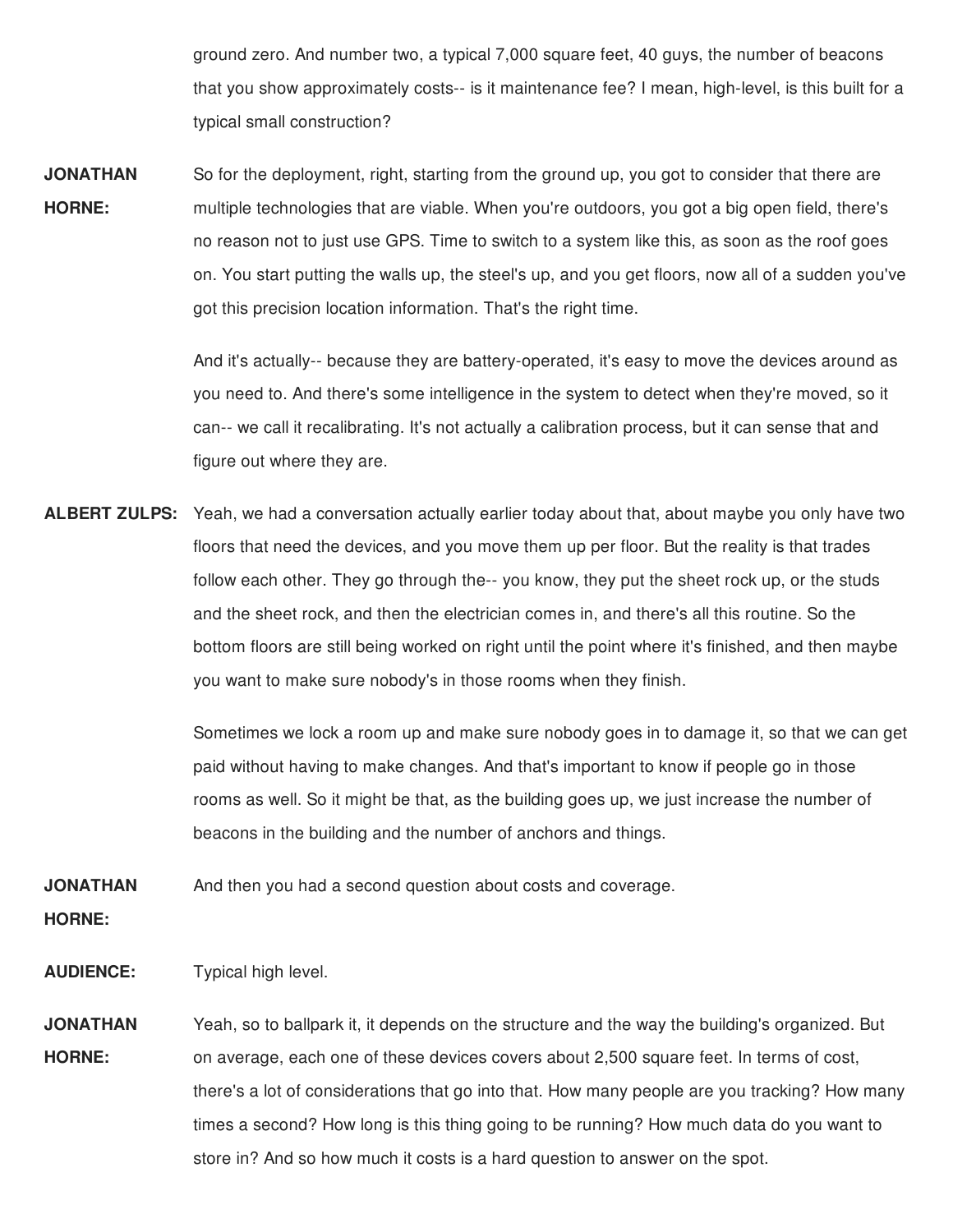- **ALBERT ZULPS:** I think it would be less than you'd expect, though. I mean, because given just the hardware cost, just of a tag, a tag is probably \$100 to \$150 for a tag, I think, which is not like \$1,000 or anything like that.
- **JONATHAN HORNE:** And there are different business models that we're looking at, too. I mean, ultimately, we would like to get to the point where every site gets instrumented, right, so the costs of the infrastructure is virtually free for the builder. Of course, there is an underlying cost, but there are some creative ways to subsidize that.
- **ALBERT ZULPS:** And we're still working through the business model-- you know, us as the client, and Redpoint as the vendor. And we're open to ideas, too. If anybody has any ideas of what would work, definitely talk to us.

Any more questions? In the back? He's behind-- he already had a question, right? You've done it. No more for you!

**AUDIENCE:** The last slide kind of mentioned AR. And knowing what people face in the field every day and what kind of information they need to make a decision, how far in, say, months, are we away from the point where somebody could pick up their phone, throw on a set of goggles real quick, and their phone will be located on this dock where they won't need a patch or something like that. Maybe they plug in something to the bottom of their smartphone, just some of this short-range stuff, but is that part up? Because I'm looking at this and you have all the location information, right? So how much more worth it is it to get it to the point where it plugs it back in to the [INAUDIBLE] Does that make sense?

**JONATHAN** Yeah, it's a good question.

**HORNE:**

**ALBERT ZULPS:** We talked about that this morning, too, I think. Or last night.

- **JONATHAN HORNE:** I'm not an AR/VR expert, so I can't speak too intelligently about that. But what I do know is that we can get this precision location information and feed it directly to the phone today via Bluetooth link between these tags and the phone itself. So to get to the point where you can have an AR heads-up display, I think is probably pretty close.
- **ALBERT ZULPS:** Yeah, I think if a company like [INAUDIBLE] or an AR type of company were to work with Redpoint, my guess is they could get some benefit. But these companies also have their own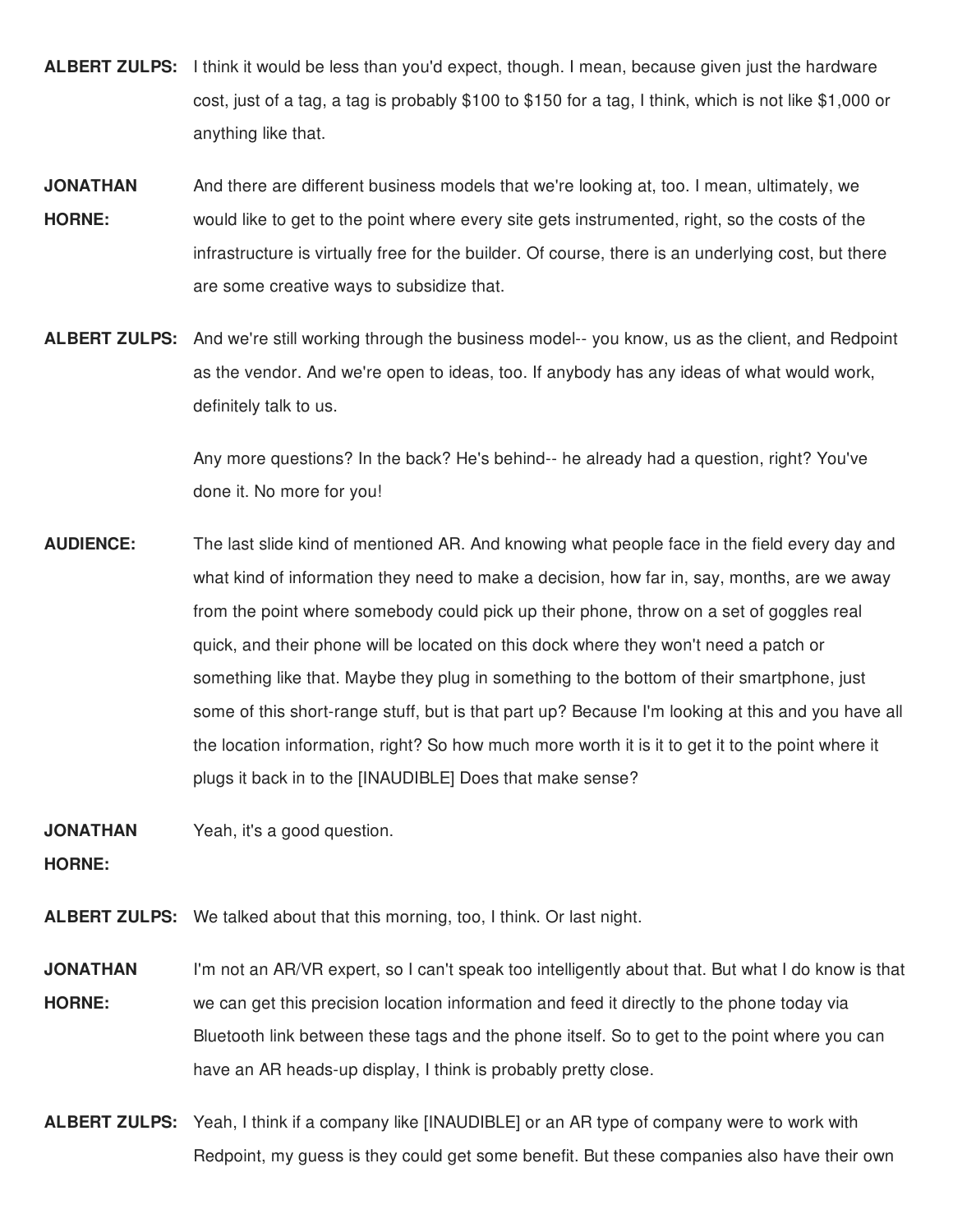way of figuring out where you are using, I guess, SLAM or different technologies that probably don't work 100%. So I think they could use the extra help of really knowing where they are. But I think that there might be political reasons why those marriages aren't always made.

**AUDIENCE:** [INAUDIBLE] AR in your demo. I think you would [INAUDIBLE].

- **ALBERT ZULPS:** Yeah. Also, the idea of using augmented reality is almost like having a cell phone in front. You probably are going to get-- you're probably not paying attention. So it would help to have a buzzer go off and say, hey, you're going into a hazard zone. So there might be an overlay that helps you when you're using AR too.
- **AUDIENCE:** Yeah, I'm thinking, like, the start of a shift, you know, you all share the goggles or whatever, look around at what you're doing and what other things are in place. So that way, you could put in some [INAUDIBLE] and know what else is around and things to avoid. So there's a lot of instances where some of those [INAUDIBLE]
- **ALBERT ZULPS:** OK, one more question from somebody who hasn't asked one. So you had a question? No, you've already asked a question, so no more questions for you, too.

**JONATHAN** We'll be here--

**HORNE:**

**ALBERT ZULPS:** And we'll stay here afterwards to answer. So, question.

**AUDIENCE:** Yeah, I was wondering, at Redpoint, have you guys ever thought about doing the development of an API or a web dev connection to a software solution [INAUDIBLE]

**JONATHAN HORNE:** Yeah, so Redpoint does provide APIs for both the back end at the server and at the tags themselves. And we are working with third-party providers like Autodesk to integrate--

**ALBERT ZULPS:** I might mention, even Synchro has a plug-in API. I work with Synchro too.

**JONATHAN** Synchro and Autodesk and some others as well.

**HORNE:**

**AUDIENCE:** I was wondering [INAUDIBLE]

**JONATHAN** We do.

**HORNE:**